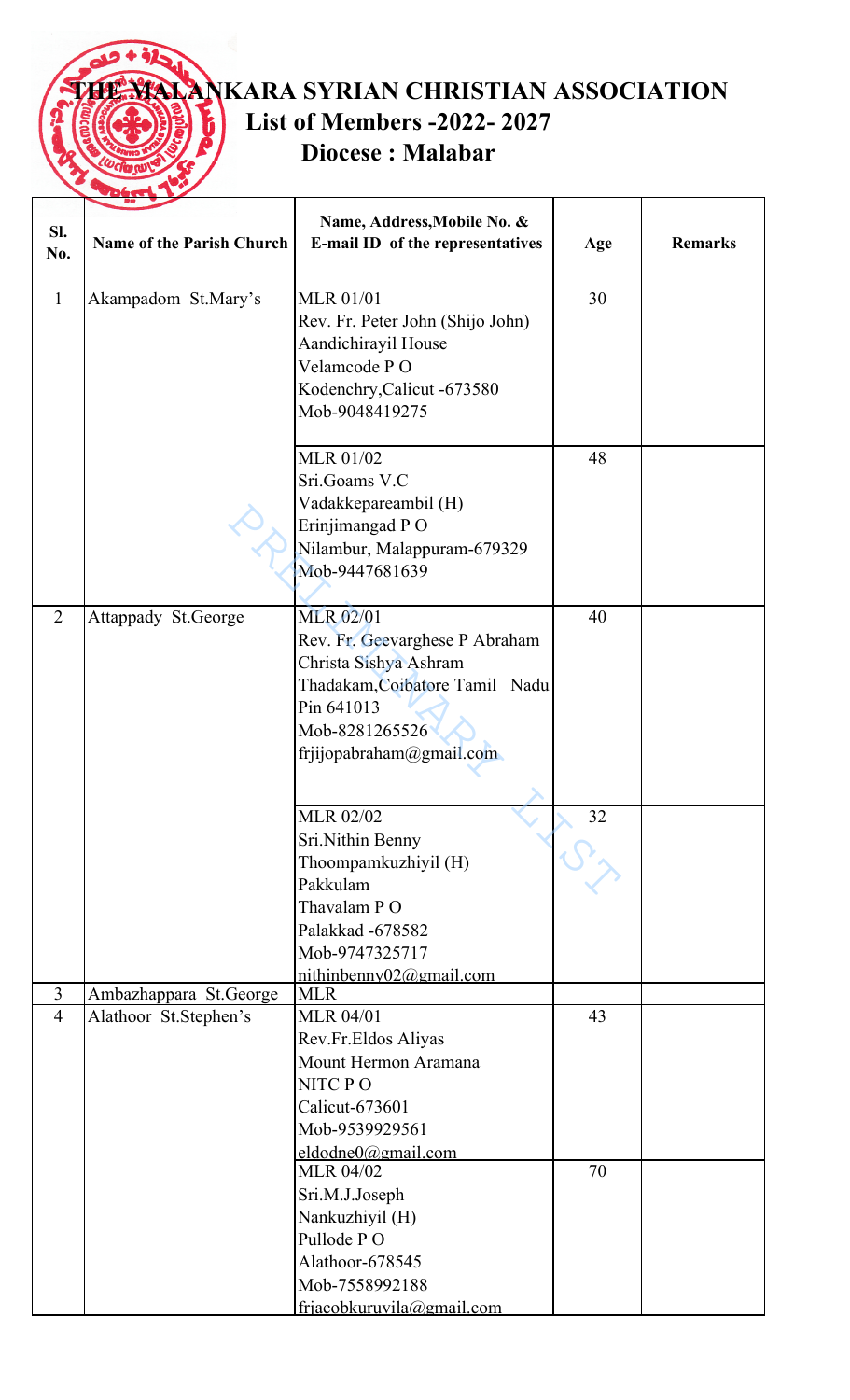|        | di SteMarys                       | <b>MLR 05/01</b>                             | 35 |  |
|--------|-----------------------------------|----------------------------------------------|----|--|
|        |                                   | Rev.Fr.M.K.Mahesh Paul                       |    |  |
|        |                                   | C.S.Ashram                                   |    |  |
|        |                                   |                                              |    |  |
|        |                                   | Thadagom PO                                  |    |  |
|        |                                   | Thannerpandal                                |    |  |
|        |                                   | Coimbatote-641108                            |    |  |
|        |                                   | Mob-8848705586                               |    |  |
|        |                                   | mkmaheshpaul25@gmail.com<br><b>MLR 05/02</b> | 53 |  |
|        |                                   | Sri.John Joy                                 |    |  |
|        |                                   | Changaram Pallay                             |    |  |
|        |                                   | Goolikadavu PO                               |    |  |
|        |                                   | Palakkad-678581                              |    |  |
|        |                                   | Mob-8943020205                               |    |  |
| 6      | Chalickapotti St. Thomas          | <b>MLR 06/01</b>                             | 57 |  |
|        |                                   | Rev. Fr. Oommen George                       |    |  |
|        |                                   | Theppukallingal House                        |    |  |
|        |                                   | Vadapuram PO                                 |    |  |
|        |                                   | Mampad Via                                   |    |  |
|        |                                   | Malappuram-676542                            |    |  |
|        |                                   | Mob-9446248490                               |    |  |
|        |                                   |                                              |    |  |
|        |                                   | <b>MLR 06/02</b>                             | 65 |  |
|        |                                   | Sri.P.U.Paul                                 |    |  |
|        |                                   | Pallimolayil(H)                              |    |  |
|        |                                   | Meethedom PO                                 |    |  |
|        |                                   | Edakkara, Malappuram-679331                  |    |  |
|        |                                   | Mob-9048796025                               |    |  |
|        |                                   | <b>MLR 06/03</b>                             | 52 |  |
|        |                                   | Sri.Reji Thomas                              |    |  |
|        |                                   | Adukkathil Kizhakkethil                      |    |  |
|        |                                   | Moothedom PO                                 |    |  |
|        |                                   | Edakkara                                     |    |  |
|        |                                   | Malappuram-679331                            |    |  |
|        |                                   | Mob-8281379870                               |    |  |
| $\tau$ | Chathamangalm St.Thomas MLR 07/01 |                                              | 66 |  |
|        |                                   | Rev. Fr.P.S. Markose                         |    |  |
|        |                                   | Puthusseril House                            |    |  |
|        |                                   | Maikave P O, Thamarassey Via                 |    |  |
|        |                                   | Calicut Pin-673573                           |    |  |
|        |                                   | Mob-9447847974                               |    |  |
|        |                                   |                                              |    |  |
|        |                                   | <b>MLR 07/02</b>                             | 56 |  |
|        |                                   | Sri.Kuriakose Jacob                          |    |  |
|        |                                   | Vaikkathusseri (H)                           |    |  |
|        |                                   | Malayamma PO                                 |    |  |
|        |                                   | M.T Campus Via                               |    |  |
|        |                                   | Kozhikode-673601                             |    |  |
|        |                                   | Mob-9446955147                               |    |  |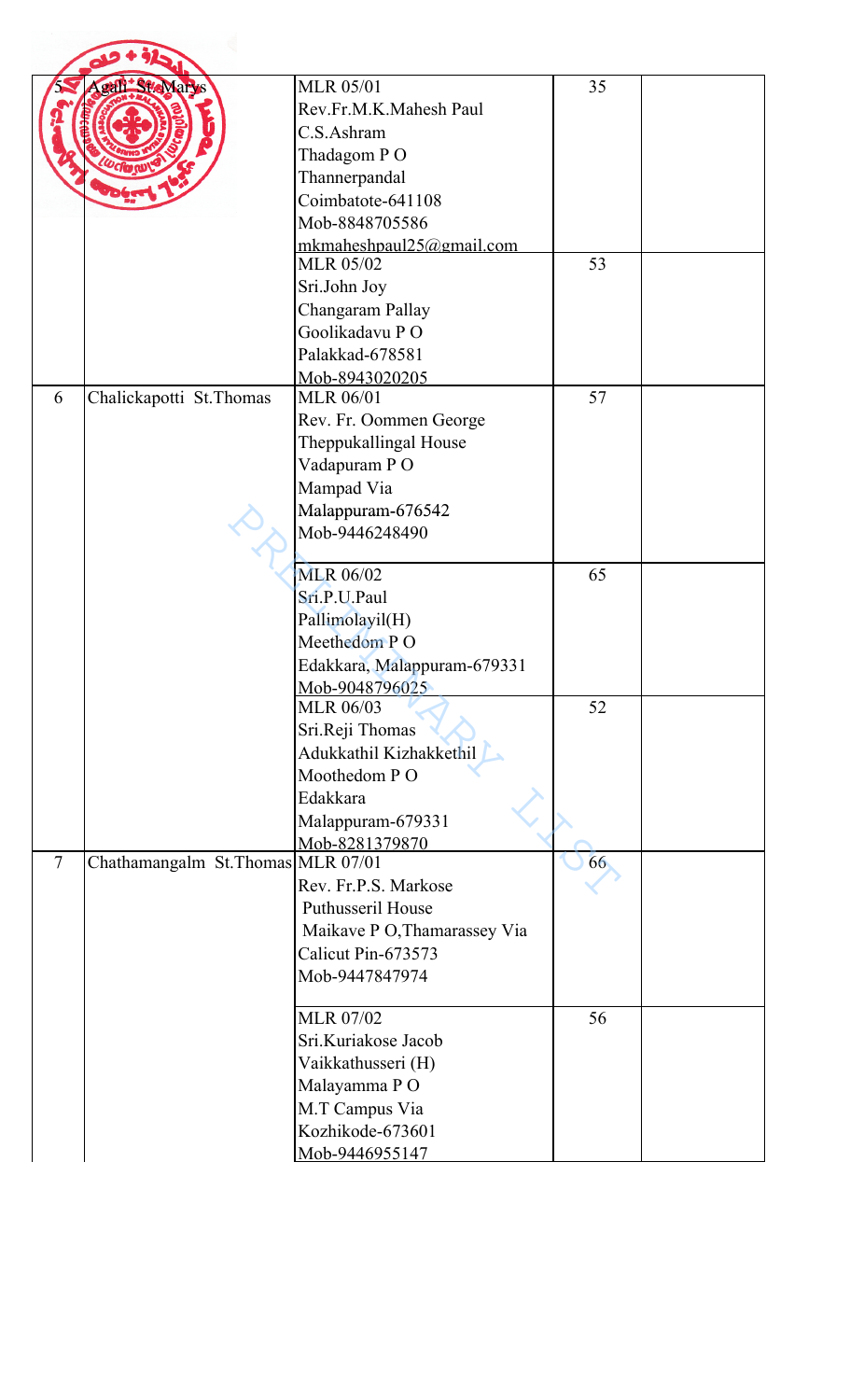|    |                       | <b>MLR 07/03</b>                   |    |  |
|----|-----------------------|------------------------------------|----|--|
|    |                       |                                    | 57 |  |
|    |                       | Sri.Thomaskutty PT                 |    |  |
|    |                       | Machilottu (H)                     |    |  |
|    |                       | Manasserry PO                      |    |  |
|    |                       | Mukkam-673602                      |    |  |
|    |                       | Kozhikode                          |    |  |
|    |                       | Mob-9495244208                     |    |  |
|    |                       | benchamark1965@gmail.com           |    |  |
| 8  | Chittoor St.Gregorios | <b>MLR 08/01</b>                   | 39 |  |
|    |                       | Rev. Fr. Samuel Varghese           |    |  |
|    |                       | St.Gregorios Orthodox Church       |    |  |
|    |                       | Anicode Jn, Chittur PO             |    |  |
|    |                       | Palakkad Pin-678101                |    |  |
|    |                       | Mob-9447114111                     |    |  |
|    |                       | vsarun@gmail.com                   |    |  |
|    |                       |                                    |    |  |
|    |                       | <b>MLR 08/02</b>                   | 43 |  |
|    |                       | Sri.Oommen John                    |    |  |
|    |                       | Saphalgiri Palace                  |    |  |
|    |                       | East Village                       |    |  |
|    |                       | Kollengode PO                      |    |  |
|    |                       | Palkkad-678506                     |    |  |
|    |                       |                                    |    |  |
| 9  | Chirackalpady         | Mob-8156838864<br><b>MLR 09/01</b> | 44 |  |
|    | St.Gregorios          | Rev. Fr. Varghese John (Aji)       |    |  |
|    |                       | Vadakepurathu (H)                  |    |  |
|    |                       | Kalladicode PO                     |    |  |
|    |                       | Palakkad-678596                    |    |  |
|    |                       |                                    |    |  |
|    |                       | Mob-9446810390                     |    |  |
|    |                       | MLR 09/02                          | 57 |  |
|    |                       | Sri.Jacob M.P                      |    |  |
|    |                       | Marukummoottil (H)                 |    |  |
|    |                       | Pallikurup PO                      |    |  |
|    |                       | Mannarkkad-678582                  |    |  |
|    |                       | Mob-9447357919                     |    |  |
|    |                       | <b>MLR 09/03</b>                   | 36 |  |
|    |                       | Sri. Varghese K                    |    |  |
|    |                       | Kocheril (H)                       |    |  |
|    |                       | Thachanpara PO                     |    |  |
|    |                       | Palakkad-678593                    |    |  |
|    |                       | Mob-9961259076                     |    |  |
| 10 | Chungathara St.George | <b>MLR 10/01</b>                   | 38 |  |
|    | Valiya                | Rev. Fr. Thomas Joseph             |    |  |
|    |                       | Chennampallil                      |    |  |
|    |                       | Vadapuram                          |    |  |
|    |                       | Malappuram Pin-676542              |    |  |
|    |                       | Mob-9497346572                     |    |  |
|    |                       |                                    |    |  |
|    |                       |                                    |    |  |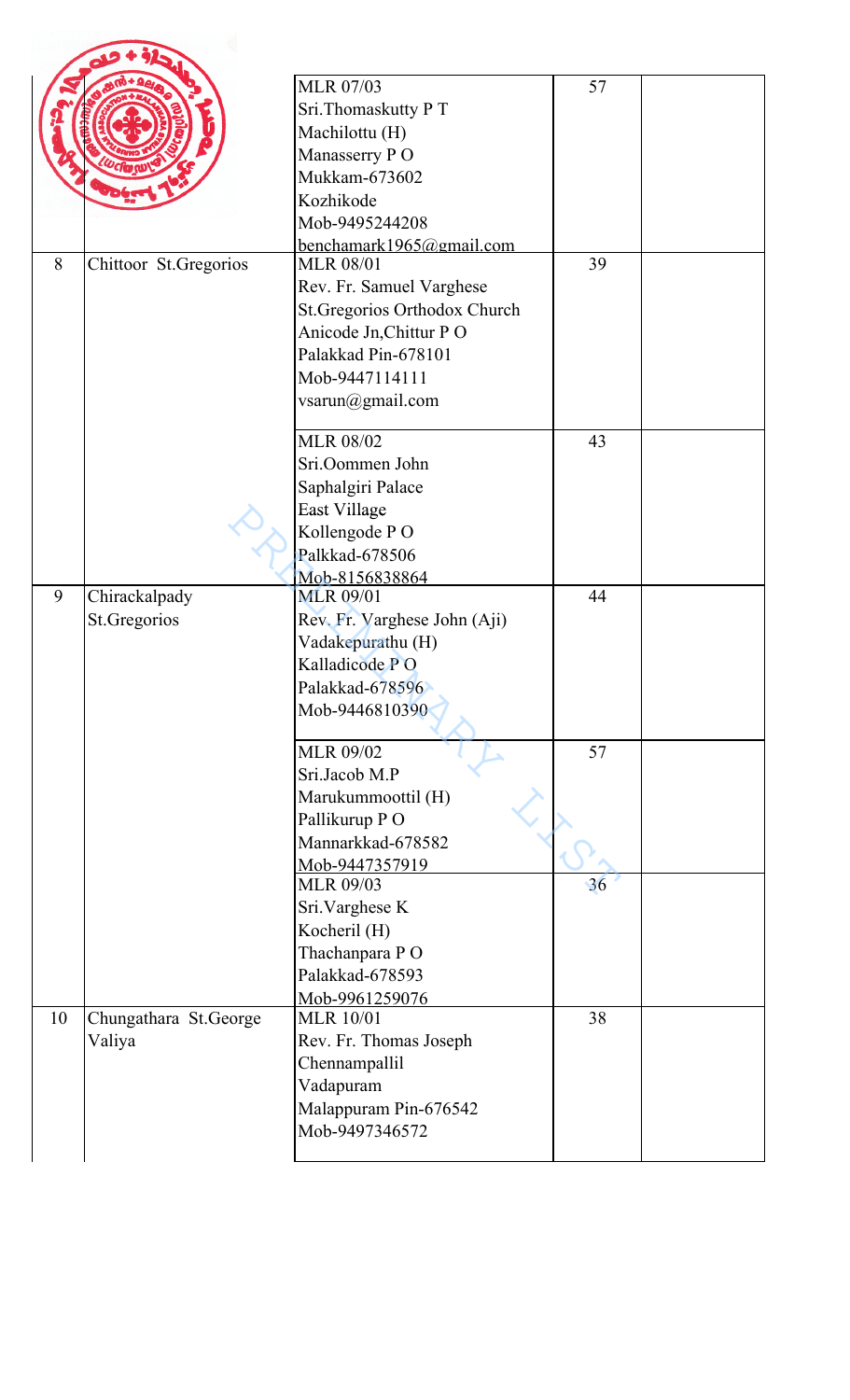|    |                    | <b>MLR 10/02</b><br>Sri.Regy Philip K<br>Kallolickal (H)<br>Mampolil,<br>Chungathara P O-679334<br>Mob-9447928051<br>itsrejiphilip@gmail.com                      | 56 |  |
|----|--------------------|-------------------------------------------------------------------------------------------------------------------------------------------------------------------|----|--|
|    |                    | <b>MLR 10/03</b><br>Sri.E.V.Achankunju<br>Ellimoottil<br>Mampoyil<br>Chunhathara P O-679334<br>Mob-9497891517                                                     | 76 |  |
|    |                    | <b>MLR 10/04</b><br>Sri.Sunny Mathai<br>Kochutharayil (H)<br>Edamala<br>Chungathara,<br>Via Nilambur-679331<br>Mob-9446315733<br>sunnymathai61@gmail.com          | 59 |  |
| 11 | Chokkadu St.Mary's | <b>MLR 11/01</b><br>Rev.Fr.Jinu A Justin<br>Shalem Bhavanam<br>Kadampanad North PO<br>Pathanamathitta-691552<br>Mob-9961363142<br>stephyjohn123.sj $@g$ gmail.com | 31 |  |
|    |                    | <b>MLR 11/02</b><br>Sri.P.J.Prasad<br>Pazhamannil (H)<br>Pullamkode PO<br>Kalikavu Via<br>Malappuram-676525<br>Mob-9447681593,9447681598                          | 57 |  |
| 12 | Edakkara St.Mary's | <b>MLR</b> 12/01<br>Rev. Fr. Varghese Kurian<br>Chirayil House,<br>Elokkara<br>Puthuppady PO,<br>Calicut-673586<br>Mob-9497209505                                 | 47 |  |
|    |                    | <b>MLR 12/02</b><br>Sri.Sam Abraham<br>Madathil Gracevilla<br>Edakkara PO<br>Mob-9400765154                                                                       | 51 |  |
|    |                    | <b>MLR 12/03</b><br>Sri.Koshy Jacob<br>Nalpathanchil (H)<br>Edakkara PO<br>Mob-9400854535                                                                         | 51 |  |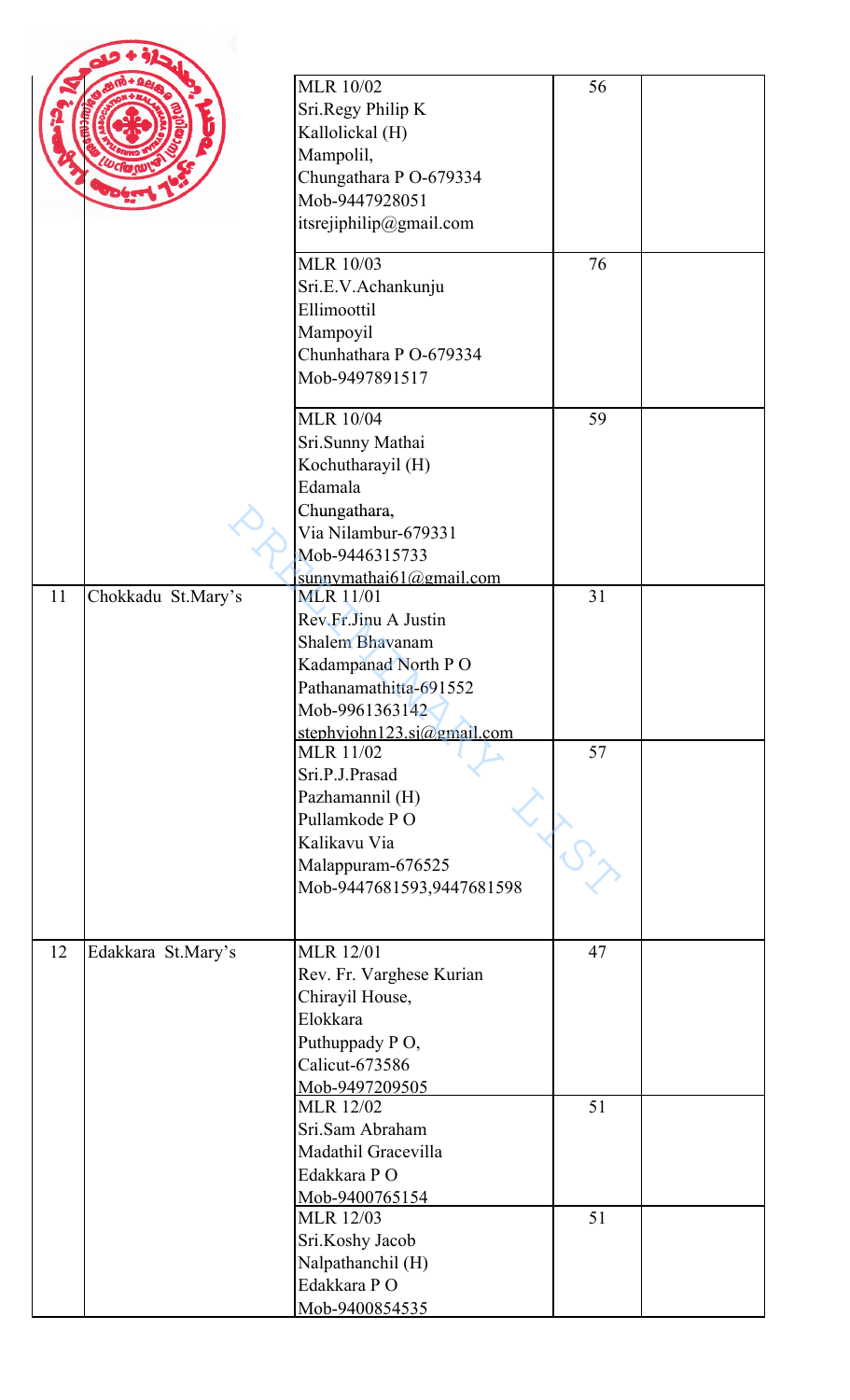|    | Lalama St. George                | <b>MLR 13/01</b><br>V.Rev.M.D. Yoohanon Ramban<br><b>St.Thomas Ashram</b><br>Nellippathy<br>Agali P O, Palakkad 678581<br>Mob-9447277690<br>frmdjohn@gmail.com   | 64 |  |
|----|----------------------------------|------------------------------------------------------------------------------------------------------------------------------------------------------------------|----|--|
|    |                                  | <b>MLR 13/02</b><br>Sri.M.M.Thomas<br>Manthadathu (H)<br>Sholayur PO<br>Palakkad<br>mananthanath@gmail.com                                                       | 56 |  |
| 14 | Jellipara St.Stephen's           | <b>MLR 14/01</b><br>Rev. Fr. Varghese joseph<br><b>St.Thomas Ashram</b><br>Nellippathy, Agali PO<br>Palakkad Pin-678581<br>Mob-9447803277                        | 53 |  |
|    |                                  | <b>MLR 14/02</b><br>Sri.P.C.Jose<br>Pulichottil Puthenpurayil (H)<br>Malekandiyoor<br>Jellippara PO<br>Palakkad-678582<br>Mob-                                   | 64 |  |
| 15 | Kannur St. Thomas                | <b>MLR 15/01</b><br>Rev. Fr. Kuriakose Peter<br>Therottu Mariyil House<br>Chathamangalam P O NIT<br>Campus Via, Calict Pin 673601<br>Mob-7034707077              | 43 |  |
|    |                                  | <b>MLR 15/02</b><br>Sri.John.C.Thomas<br>Chelamattam (H)<br>Edachery<br>Pallikunnu, Kannur-670004<br>Mob-9544046999                                              | 56 |  |
| 16 | Kadampazhipuram Mar<br>Gregorios | <b>MLR</b> 16/01<br>Rev.Fr.Adv.Alvin Abraham<br>Simon<br>Thengumthottathil<br>Kunnumkuzhyil (H)<br>Thekkumkal, Ayroor<br>Pathanamthitta-689614<br>Mob-7503821180 | 33 |  |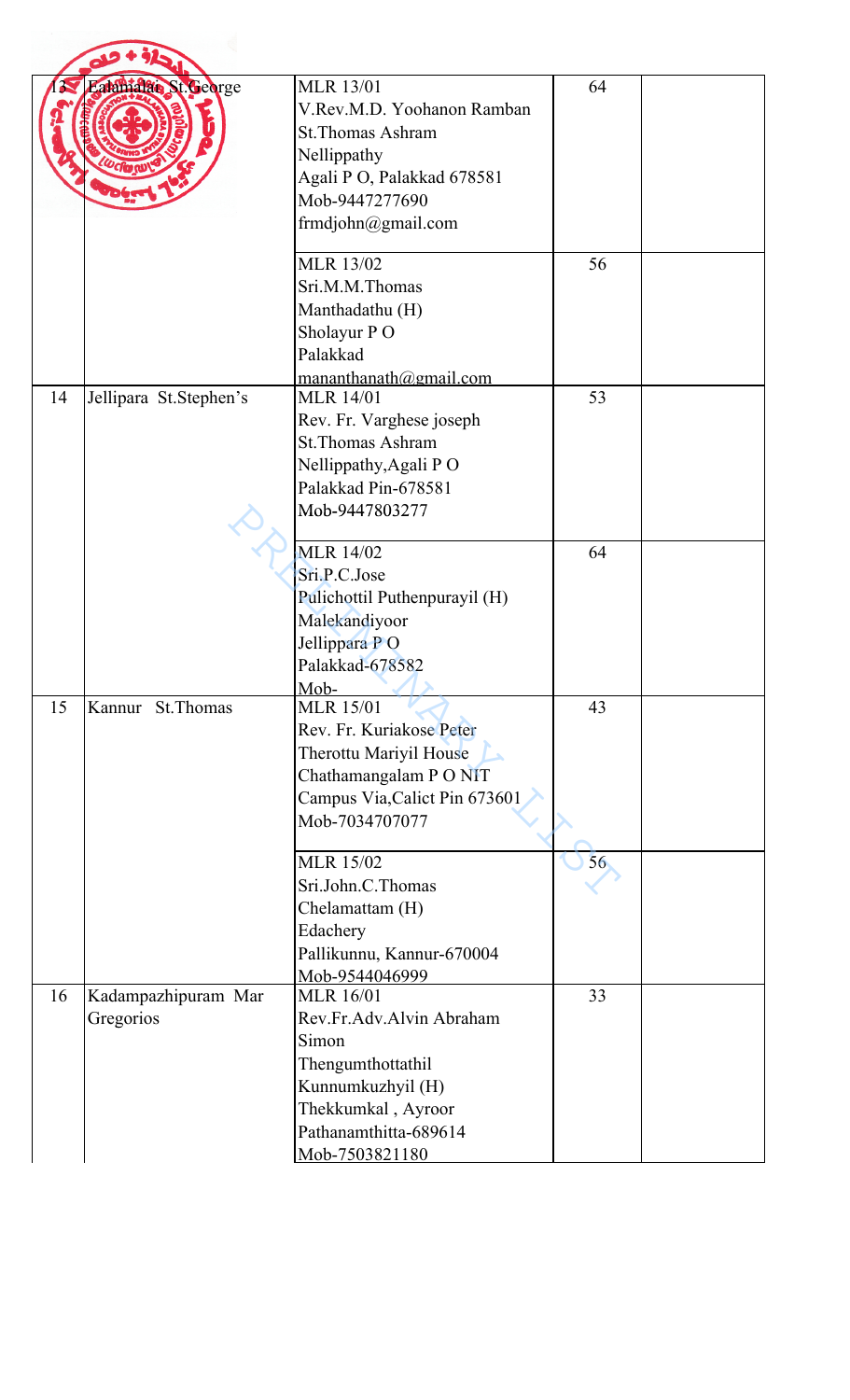|    |                                    | <b>MLR 16/02</b><br>Sri.Aniyan C.J<br>Chenampillil (H)<br>Kunduumpadom PO<br>Kadampazhipuram-678633<br>Mob-9744439882                                                                    | 65 |  |
|----|------------------------------------|------------------------------------------------------------------------------------------------------------------------------------------------------------------------------------------|----|--|
| 17 | Kanchikode Mar Gregorios MLR 17/01 | Rev. Fr. George Mathew<br>Pookottu House,<br>Kulakkada East P.O<br>Kulakkada Kollam Pin-691521<br>Mob-9447537313                                                                         | 50 |  |
|    |                                    | <b>MLR 17/02</b><br>Sri.Sunny Varghese<br>Nedumpallil (H)<br>Ottumala, Kattadi PO<br>Pooyapally, Kottarakkara<br>Kollam-691537                                                           | 58 |  |
| 18 | Kalladicode St. Thomas             | <b>MLR 18/01</b><br>V.Rev.CherianChakkalackal<br>Cor-Episcopa<br>Chakkalackal House<br>Kannady P.O.<br>PalakkadDt. - Pin-678701<br>Mob-9447392367<br>frcherianchakkalackal@yahoo.co<br>m | 70 |  |
|    |                                    | <b>MLR 18/02</b><br>Sri.Sam Joseph<br>Peediyakkal Veedu<br>Kalladikode PO<br>Palakkad-678596<br>Mob-9446279622                                                                           | 64 |  |
|    |                                    | <b>MLR 18/03</b><br>Sri.John Thomas<br>Ayirookuzhiyil<br>Thachampara PO<br>Palakkad-678593<br>johnthomas2142@gmail.com                                                                   | 54 |  |
| 19 | Karulai St.George                  | <b>MLR 19/01</b><br>Rev.Fr.Basil Frenz<br>Thokumbel (H)<br>Erumamunda PO<br>Chungathara Via<br>Nilambur,<br>Malappuram - 679334<br>Mob-9072832541                                        | 28 |  |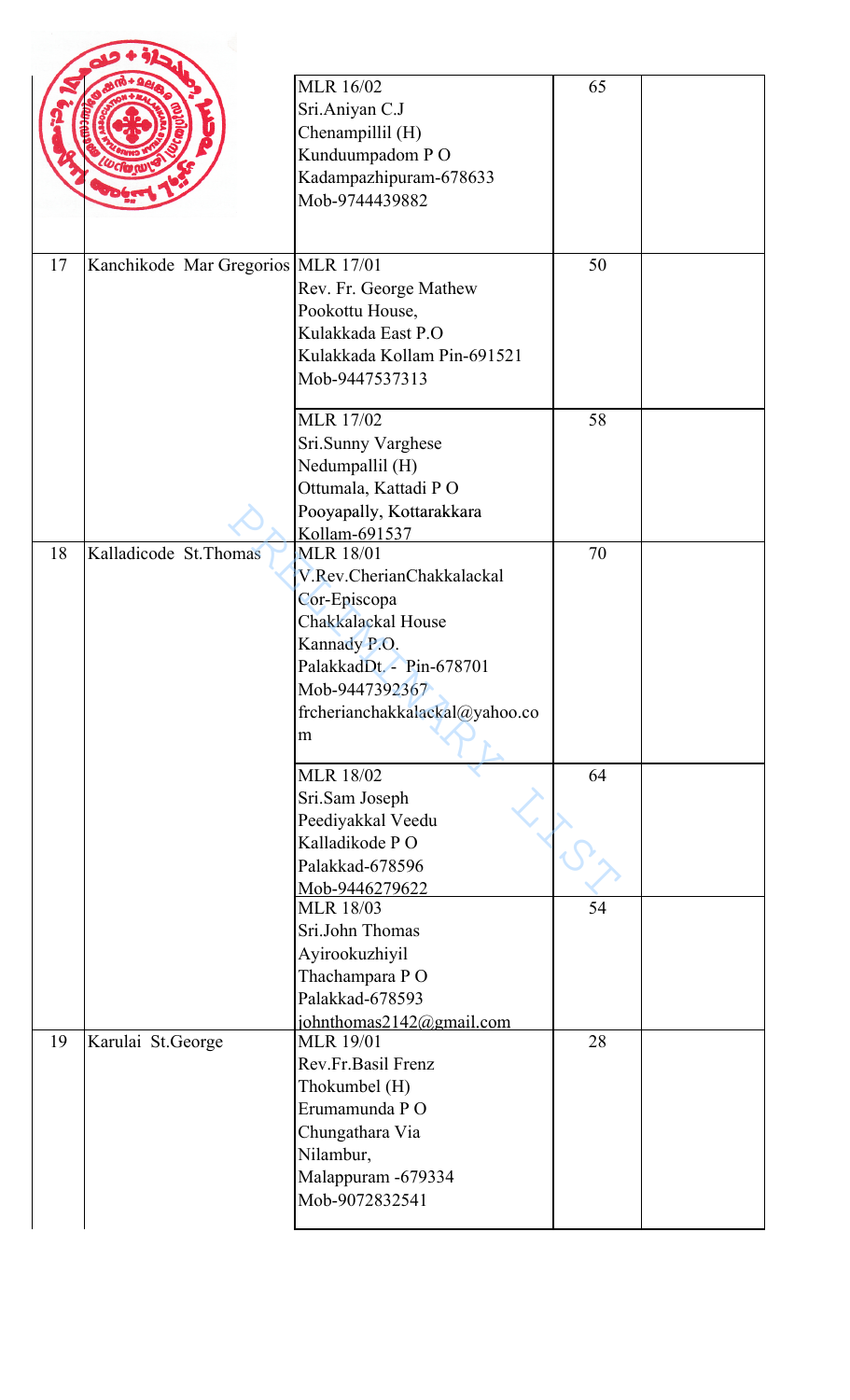|    |                         | <b>MLR 19/02</b>                  | 41 |  |
|----|-------------------------|-----------------------------------|----|--|
|    |                         | Sri.Vipin P P                     |    |  |
|    |                         | Pazhampallil (H)                  |    |  |
|    |                         | Palankara PO                      |    |  |
|    |                         | Nilambur-679330                   |    |  |
|    |                         | Mob-9496363538                    |    |  |
|    |                         | vip13981@gmail.com                |    |  |
|    |                         | <b>MLR 19/03</b>                  | 55 |  |
|    |                         | Sri.Moni K B                      |    |  |
|    |                         | Kuttiyil (H)                      |    |  |
|    |                         | Nilambur PO                       |    |  |
|    |                         | Preanicara P O-679330             |    |  |
|    |                         | Mob-8281732140                    |    |  |
| 20 | Karuvarakundu St.George | <b>MLR 20/01</b>                  | 47 |  |
|    |                         | Rev. Fr. Zachariah C M            |    |  |
|    |                         | C S Ashram                        |    |  |
|    |                         | Thenkara P.O                      |    |  |
|    |                         | Mannarkkadu Via                   |    |  |
|    |                         | Palakkad Pin678582                |    |  |
|    |                         | Mob-9995151496                    |    |  |
|    |                         | jijomoncm@gmail.com               |    |  |
|    |                         |                                   |    |  |
|    |                         | <b>MLR 20/02</b>                  | 33 |  |
|    |                         | Sri.Jijo Paulose                  |    |  |
|    |                         | Chullikkal (H)                    |    |  |
|    |                         | Palakkalvettathu                  |    |  |
|    |                         | Thaliparambu-679327               |    |  |
|    |                         | Mob-9526163058                    |    |  |
|    |                         | srkipc@gmail.com                  |    |  |
| 21 | Karimba St.John's       | <b>MLR 21/01</b>                  | 33 |  |
|    | Vailiapally             | Rev. Fr. Kuriakose K Thomas       |    |  |
|    |                         | (Nibu)                            |    |  |
|    |                         | St. John's Orthodox Valiyapally   |    |  |
|    |                         | Siruvani Jn, Edakkurussi, Karimba |    |  |
|    |                         | Plakkad pin-678597                |    |  |
|    |                         | Mob-9746921100                    |    |  |
|    |                         | nibukt@gmail.com                  |    |  |
|    |                         | <b>MLR 21/02</b>                  | 78 |  |
|    |                         | Prof.Dr.John Mathew               |    |  |
|    |                         | Mulamoottil (H)                   |    |  |
|    |                         | Vazhaempulam PO                   |    |  |
|    |                         | Palakkad-678595                   |    |  |
|    |                         | Mob-9961986141                    |    |  |
|    |                         | <b>MLR 21/03</b>                  | 72 |  |
|    |                         | LT.Col.P.T.Thomas                 |    |  |
|    |                         | Tharavattthil (H)                 |    |  |
|    |                         | Daslaradha Orchid                 |    |  |
|    |                         | Residency                         |    |  |
|    |                         | Mundoor PO                        |    |  |
|    |                         | Palakkad-678592                   |    |  |
|    |                         | Mob-9961036033                    |    |  |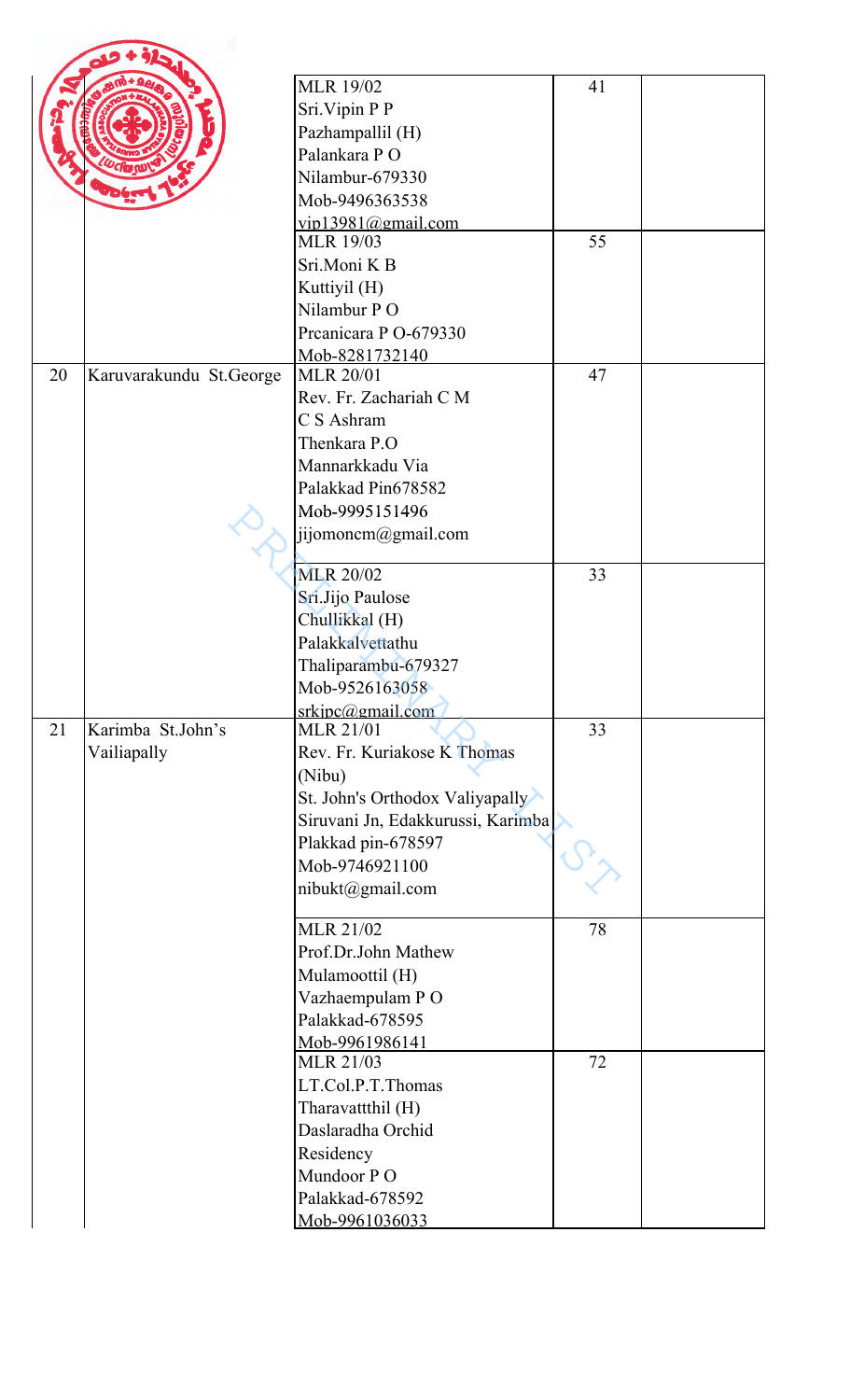|    |                                       | <b>MLR 21/04</b><br>Sri.Sunish K.Mathew<br>Kuzhivelikalapurakkal<br>Karimba PO<br>Karimba PO<br>Puthukkad, Palakkad-678597<br>Mob-9447996410                                                                 | 35 |  |
|----|---------------------------------------|--------------------------------------------------------------------------------------------------------------------------------------------------------------------------------------------------------------|----|--|
| 22 | Karappuram St.Stephen's               | <b>MLR 22/01</b><br>Rev. Fr. Paul Varghese<br>Thazhathedath (H)<br>Palemad PO<br>Arnadampadam, Forest Raod<br>Chungathara Via, Nilambur<br>Malappuram -679334<br>Mob-9446986598<br>frjomonvarghese@gmail.com | 42 |  |
|    |                                       | <b>MLR 22/02</b><br>Sri.Reji K.K<br>Kanjickal (H)<br>Karappuram PO<br>Malappuram-679331<br>Mob-9846145339<br>rejikoshy559@gmail.com                                                                          | 40 |  |
| 23 | Kunninmelpotty Mar<br>Yakoob Burdhana | <b>MLR 23/01</b><br>Rev. Fr. Thomas George<br>(Joji K G)<br>Kuravakalayil House<br>Muthukulam, Uppada PO<br>Malappuram Pin-679354<br>Mob-9495267163                                                          | 33 |  |
|    |                                       | <b>MLR 23/02</b><br>Sri.Shajan Elias<br>Panangadungal Veedu<br>Kunninmelpotty PO<br>Narekkavu, Nilambur-679331<br>Mob-9745627319<br>shajuelais $94$ @gmail.com                                               | 50 |  |
|    |                                       | <b>MLR 23/03</b><br>Sri.Biju V.K<br>Vattakandathin<br>Kunninmelpotty PO<br>Nashakkavu, Nilambur-679331<br>Mob-9745678009<br>$b$ iju.vknbr@gmail.com                                                          | 43 |  |
| 24 | Koodaranji St.Paul's                  | <b>MLR 24/01</b><br>Rev. Phinahas Ramban<br>(Jacob Mathew)<br>St. Paul's Ashram<br>Puthuppady, Puthuppady P. O<br>Calicut pin- 673586<br>Mob-9446287061                                                      | 59 |  |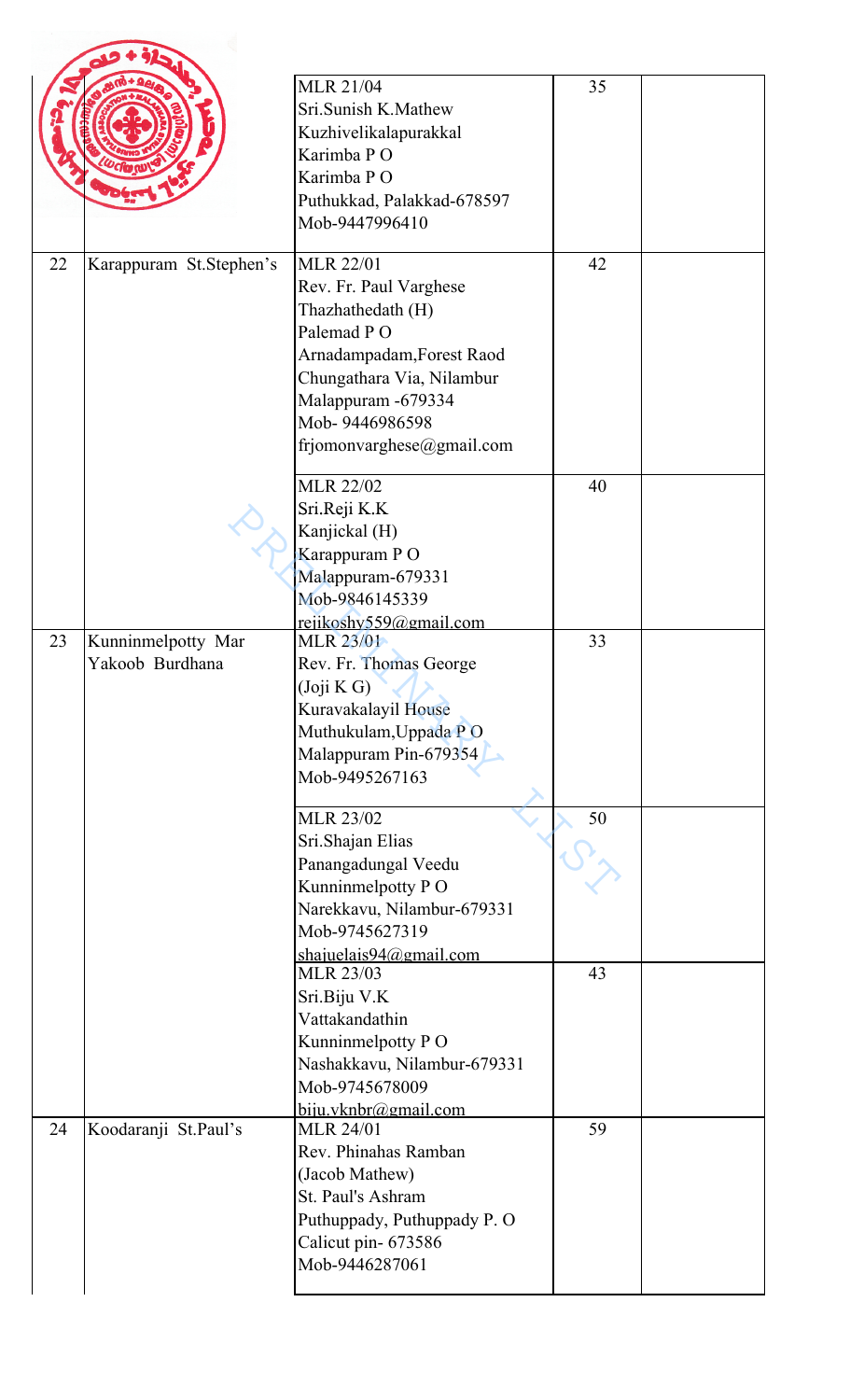|    |                         | <b>MLR 24/02</b>                             | 61 |  |
|----|-------------------------|----------------------------------------------|----|--|
|    |                         |                                              |    |  |
|    |                         | Sri.Abraham Joseph<br>Vadakkedath            |    |  |
|    |                         |                                              |    |  |
|    |                         | Koodaranji PO                                |    |  |
|    |                         | Kozhikode-673604                             |    |  |
| 25 | Kollencode St.Mary's    | Mob-9142794340<br><b>MLR 25/01</b>           | 67 |  |
|    |                         |                                              |    |  |
|    |                         | Rev.Fr. T.Geevarghese<br><b>Bethel</b>       |    |  |
|    |                         |                                              |    |  |
|    |                         | Near Muslim High School                      |    |  |
|    |                         | Puthunagaram PO                              |    |  |
|    |                         | Palakkad -678503                             |    |  |
|    |                         | Mob-9447620063                               |    |  |
|    |                         | <b>MLR 25/02</b>                             | 39 |  |
|    |                         | Sri. Rajan Geevarghese T                     |    |  |
|    |                         | Thazhathedathu (H)                           |    |  |
|    |                         | Elevacherry PO                               |    |  |
|    |                         | Palakkad-678508                              |    |  |
|    |                         | Mob-9544880885                               |    |  |
| 26 | Kolathoor St.Mary's     | <b>MLR 26/01</b>                             | 29 |  |
|    |                         | Rev. Fr. Paulose K John                      |    |  |
|    |                         | St.Mary's Orthodox Church                    |    |  |
|    |                         | Kolathur PO,                                 |    |  |
|    |                         | Malappuram PIN-679338                        |    |  |
|    |                         | Mob-7907146922                               |    |  |
|    |                         | shabinraju110@gmail.com                      |    |  |
|    |                         | <b>MLR 26/02</b>                             | 44 |  |
|    |                         | Sri.Biby Elias                               |    |  |
|    |                         | Oolamackal (H)                               |    |  |
|    |                         | Vengad PO                                    |    |  |
|    |                         | Kolathoor,                                   |    |  |
|    |                         | Malappuram-679338                            |    |  |
|    |                         | Mob-9946683877                               |    |  |
|    |                         | bibyelais@gmail.com                          |    |  |
| 27 | Keralathottam St.George | <b>MLR 27/01</b>                             | 41 |  |
|    |                         | Rev. Fr. Jacob Kuruvila                      |    |  |
|    |                         | Pattarumadathil House                        |    |  |
|    |                         | Edakkurissy Karimba P O                      |    |  |
|    |                         | Palakkad Pin-678597                          |    |  |
|    |                         | Mob-9446924395<br><b>MLR 27/02</b>           | 31 |  |
|    |                         | Sri.Jills Jacob C                            |    |  |
|    |                         |                                              |    |  |
|    |                         | Cherukuzhiyil<br>Kerala Estate P O-676525    |    |  |
|    |                         |                                              |    |  |
|    |                         | Mob-8281139913                               |    |  |
| 28 |                         | $i$ illajacobc@gmail.com<br><b>MLR 28/01</b> | 54 |  |
|    | Kottopadom St.Mary's    | Rev. Fr. Thomas P S                          |    |  |
|    |                         |                                              |    |  |
|    |                         | Puthanvilayil House,                         |    |  |
|    |                         | Calicut Road,                                |    |  |
|    |                         | Perinthalmanna PO                            |    |  |
|    |                         | Malappuram Pin-679322                        |    |  |
|    |                         | Mob-9447928551                               |    |  |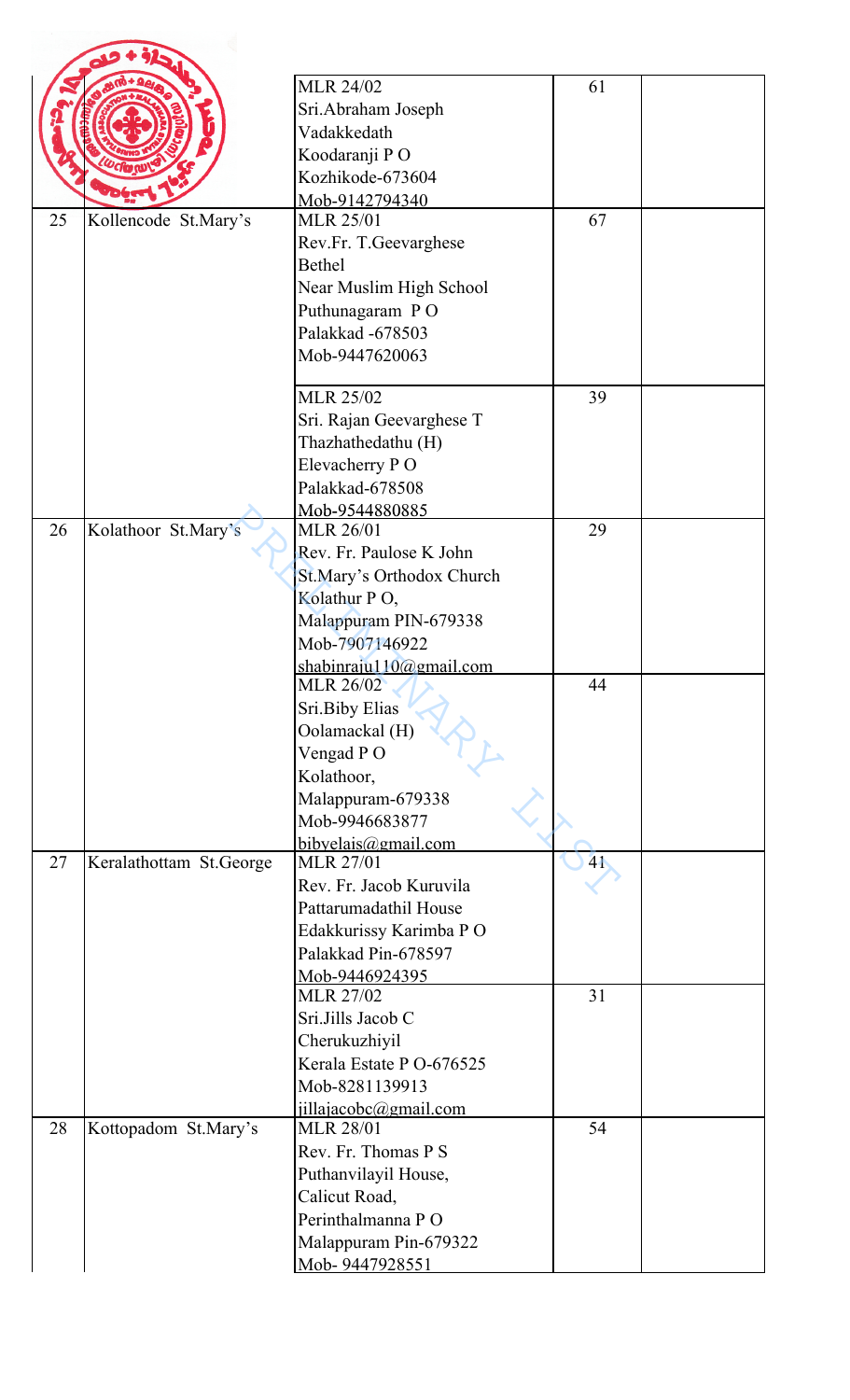|    |                        | <b>MLR 28/02</b>                            | 70 |  |
|----|------------------------|---------------------------------------------|----|--|
|    |                        |                                             |    |  |
|    |                        | Sri.A.K.Joy                                 |    |  |
|    |                        | Athanickal (H)                              |    |  |
|    |                        | Kandamangalam PO                            |    |  |
|    |                        | Mannarkkad                                  |    |  |
|    |                        | Palakkad                                    |    |  |
|    |                        | Mob-9847391314                              |    |  |
|    |                        | <b>MLR 28/03</b>                            | 47 |  |
|    |                        | Sri. Viju P C                               |    |  |
|    |                        | Kangazhakunnel (H)                          |    |  |
|    |                        | Kumaramputhoor                              |    |  |
|    |                        | Mannarkkad College                          |    |  |
|    |                        | Mob-9447938817                              |    |  |
| 29 | Kottackal St.Gregorios | <b>MLR 29/01</b>                            | 40 |  |
|    |                        | Rev.Fr.Saji Mekkattu                        |    |  |
|    |                        | Mekkattu Santhosh Bhavan                    |    |  |
|    |                        | Elampallil                                  |    |  |
|    |                        | Payyanalloor PO                             |    |  |
|    |                        | Pathanamthitta                              |    |  |
|    |                        | Mob-9496800217                              |    |  |
|    |                        | mekkattachan@gmail.com<br><b>MLR 29/02</b>  | 47 |  |
|    |                        | Sri.Binoy Oommen Iype                       |    |  |
|    |                        | Cherukalethu Puthenpurayil                  |    |  |
|    |                        | Edarikode PO                                |    |  |
|    |                        | Malappuram-676501                           |    |  |
|    |                        | Mob-8129668344                              |    |  |
|    |                        | berejosbme@gmail.com                        |    |  |
| 30 | Kozhikode St.George    | <b>MLR 30/01</b>                            | 33 |  |
|    | Cathedral              | Rev.Fr. Kuriakose Abraham                   |    |  |
|    |                        | (Aji Abraham)                               |    |  |
|    |                        | <b>St.George Orthodox Cathedral</b>         |    |  |
|    |                        | Bilathikulam Road                           |    |  |
|    |                        | Nadakkavu P O Calicut-673011                |    |  |
|    |                        | Mob-9447751299                              |    |  |
|    |                        | ajiabraham89@gmail.com                      |    |  |
|    |                        |                                             |    |  |
|    |                        | <b>MLR 30/02</b>                            | 67 |  |
|    |                        | CA.George Mathai Nooranal                   |    |  |
|    |                        | <b>Chartered Accountant</b>                 |    |  |
|    |                        | <b>Near Sales Tax Comlex</b>                |    |  |
|    |                        | Jawahar nagar, Calicut-673006               |    |  |
|    |                        | Mob-9847327409                              |    |  |
|    |                        | $g$ mnooranal@gmail.com<br><b>MLR 30/03</b> | 63 |  |
|    |                        | Sri.Varghese John                           |    |  |
|    |                        | Prasadam Penta Gaedens                      |    |  |
|    |                        | Karuvissery PO                              |    |  |
|    |                        | Kozhikode -673010                           |    |  |
|    |                        | Mob-9447632555                              |    |  |
|    |                        |                                             |    |  |
|    |                        | varkeyjohn4689@gmail.com                    |    |  |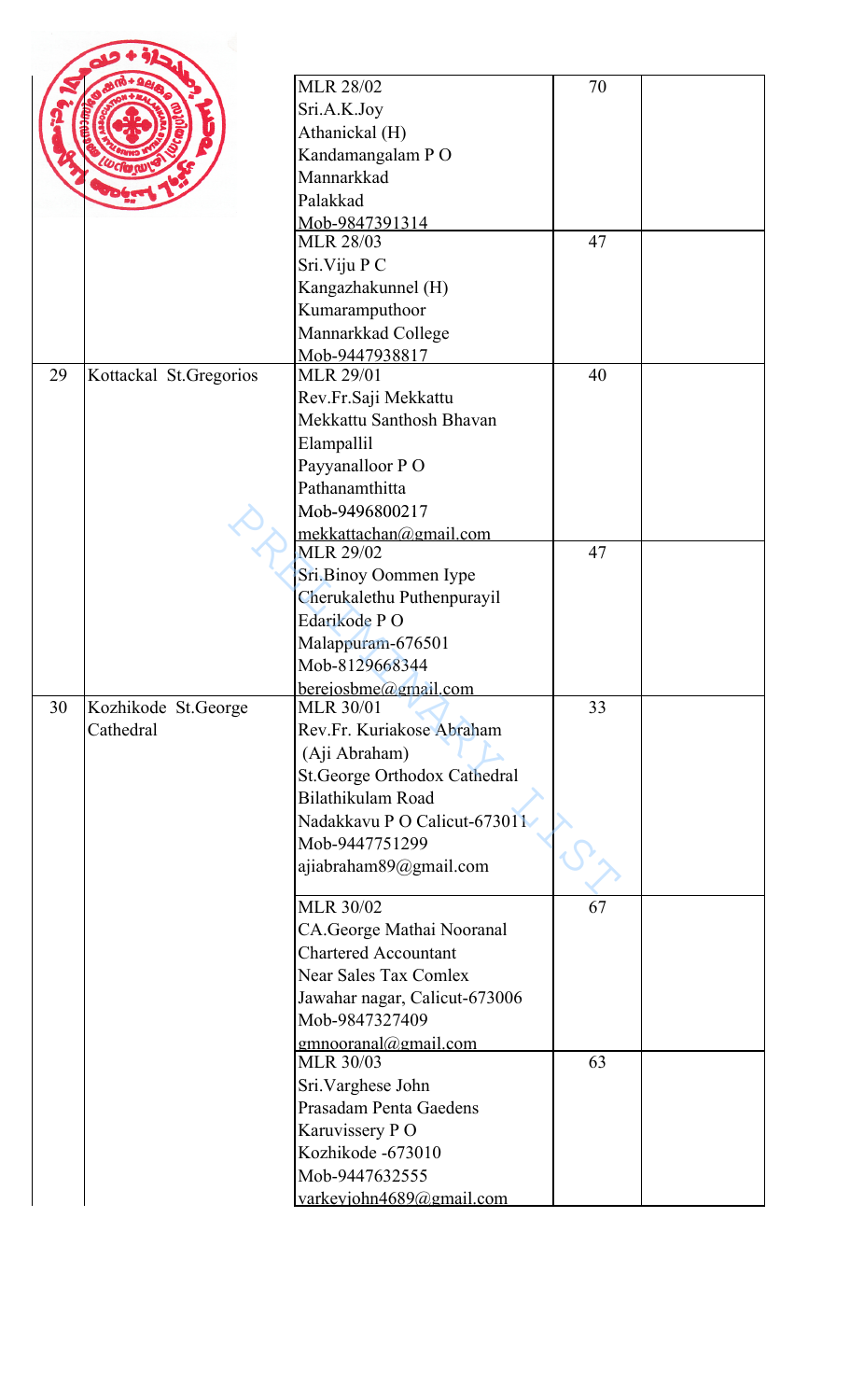|    |                   | <b>MLR 30/04</b>                            | 66 |  |
|----|-------------------|---------------------------------------------|----|--|
|    |                   | Sri.V.C.Chandy                              |    |  |
|    |                   | Vettikulathu (H)                            |    |  |
|    |                   | 71/423, West Hill PO                        |    |  |
|    |                   | Calicut-673005                              |    |  |
|    |                   | Mob-9496217770                              |    |  |
|    |                   | chandyvetti@gmail.com                       | 44 |  |
|    |                   | <b>MLR 30/05</b>                            |    |  |
|    |                   | Sri.Charls G Thomas                         |    |  |
|    |                   | Stephen Villa                               |    |  |
|    |                   | Kallai, Calicut-673003                      |    |  |
|    |                   | Mob-9495257523                              |    |  |
| 31 | Kongadu St.George | charlsthomasy@gmail.com<br><b>MLR 31/01</b> | 27 |  |
|    |                   | Rev.Fr.Lijo K Jose                          |    |  |
|    |                   | Koomullil (H)                               |    |  |
|    |                   | Vattamannapura m PO                         |    |  |
|    |                   | Edathanattukara                             |    |  |
|    |                   | Palakkad -678601                            |    |  |
|    |                   | Mob-9633670075                              |    |  |
|    |                   |                                             |    |  |
|    |                   | tijokjose100@gmail.com                      |    |  |
|    |                   | MLR 31/02                                   | 42 |  |
|    |                   | Sri.Jinu K.V                                |    |  |
|    |                   | Kallararkal (H)                             |    |  |
|    |                   | Kizhakumpuram PO                            |    |  |
|    |                   | Mannar, Palakkad-678642                     |    |  |
|    |                   | Mob-9947321581                              |    |  |
|    |                   | $j$ inuvarkey1980@gmail.com                 |    |  |
| 32 | Mycavu St.Mary's  | <b>MLR 32/01</b>                            | 35 |  |
|    |                   | Rev.Fr.James Philip                         |    |  |
|    |                   | Vayalapallil (H)                            |    |  |
|    |                   | Kakkad PO                                   |    |  |
|    |                   | Kakkavayal, Puthuppady                      |    |  |
|    |                   | Kozhikode-673586                            |    |  |
|    |                   | Mob-9605344343                              |    |  |
|    |                   | fr.bibinjamesphilip1987@gmail.co            |    |  |
|    |                   | m                                           |    |  |
|    |                   | <b>MLR 32/02</b>                            | 72 |  |
|    |                   | Sri.C.C.Andrews                             |    |  |
|    |                   | Chayananickel (H)                           |    |  |
|    |                   | Maikave PO                                  |    |  |
|    |                   | Thamarasserry Via                           |    |  |
|    |                   | Kozhikode-673573                            |    |  |
|    |                   | Mob-9447385752<br><b>MLR 32/03</b>          | 69 |  |
|    |                   | Sri.T.J.John                                |    |  |
|    |                   |                                             |    |  |
|    |                   | Plapillil (H)<br>Koodathai Bazar PO         |    |  |
|    |                   | Thamarasserry Via                           |    |  |
|    |                   | Kozhikode-673573                            |    |  |
|    |                   | Mob-9645861213                              |    |  |
|    |                   |                                             |    |  |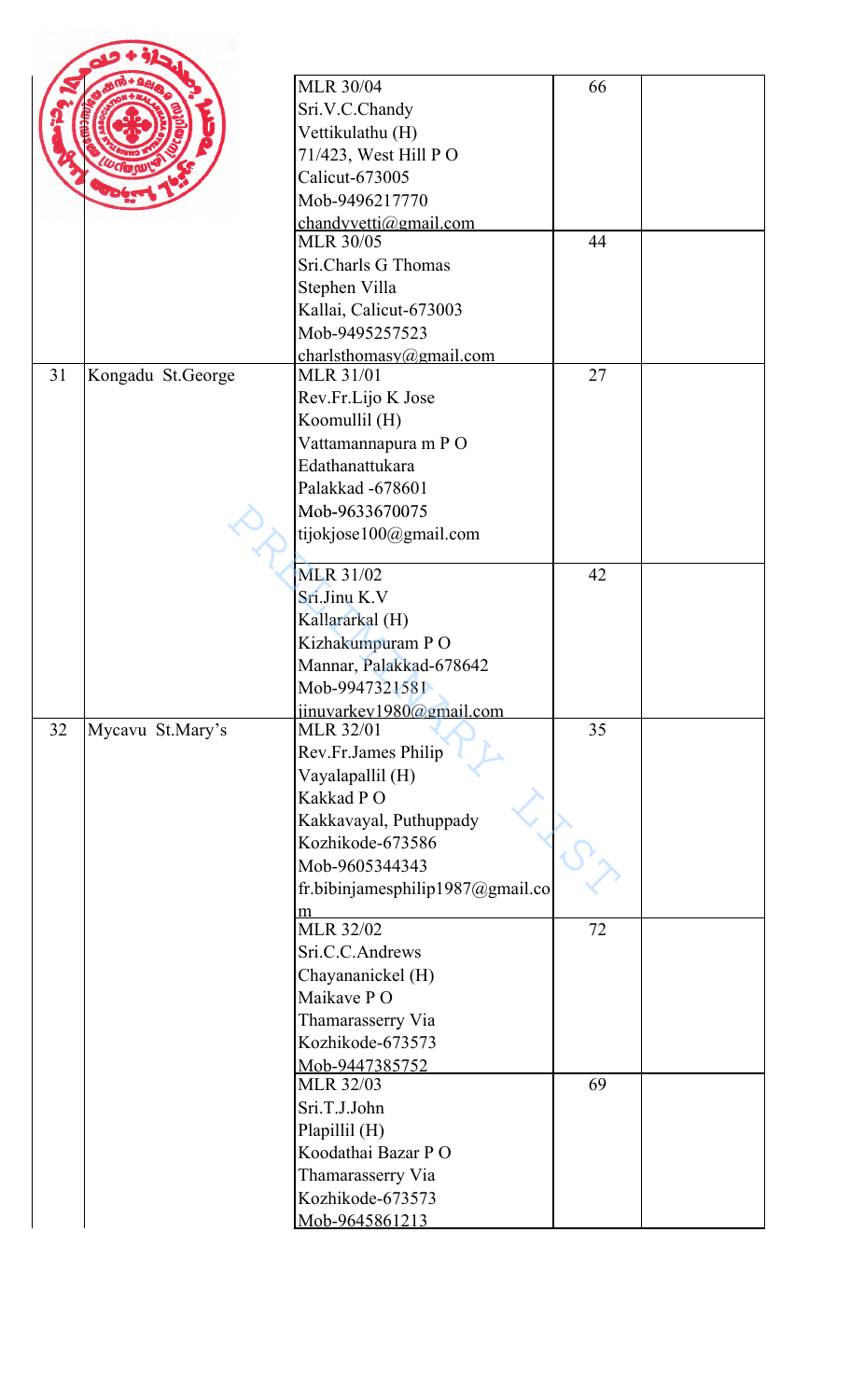|    |                       | <b>MLR 32/04</b>                          | 59 |  |
|----|-----------------------|-------------------------------------------|----|--|
|    |                       | Sri.K.M.Joseph                            |    |  |
|    |                       | Kodumpurathu Veedu                        |    |  |
|    |                       | Maikave PO                                |    |  |
|    |                       | Thamarasserry Via<br>Kozhikode-678573     |    |  |
|    |                       | Mob-9539393107                            |    |  |
| 33 | Manjeri Mar Gregorios | <b>MLR 33/01</b>                          | 43 |  |
|    |                       | Rev. Fr. John Thomas                      |    |  |
|    |                       | (Siby Thomas)                             |    |  |
|    |                       | Mount Hermon Aramana                      |    |  |
|    |                       | NIT Campus PO                             |    |  |
|    |                       | Calicut Pin-673601                        |    |  |
|    |                       | Mob-7306343183                            |    |  |
|    |                       | frsilbythomas43@gmail.com                 |    |  |
|    |                       | <b>MLR 33/02</b>                          | 70 |  |
|    |                       | Sri.Jacob V.P                             |    |  |
|    |                       | Vathiampillil (H)                         |    |  |
|    |                       | Trikkalangod PO                           |    |  |
|    |                       | Manjeri-676123                            |    |  |
|    |                       | Mob-9447168747                            |    |  |
| 34 | Malachy St.George     | jacobvp1952@gmail.com<br><b>MLR 34/01</b> | 51 |  |
|    |                       | Rev. Fr. Mathew Philip                    |    |  |
|    |                       | Jayan Bhavan                              |    |  |
|    |                       | Narokkavu Kunninmelpotty PO               |    |  |
|    |                       | Edakkara Via,                             |    |  |
|    |                       | Malappuram-679331                         |    |  |
|    |                       | Mob-9496417751                            |    |  |
|    |                       |                                           |    |  |
|    |                       | <b>MLR 34/02</b>                          | 55 |  |
|    |                       | Sri.Baiju George                          |    |  |
|    |                       | Thamaravelil (H)                          |    |  |
|    |                       | Uppada PO                                 |    |  |
|    |                       | Malachy, Malappuram-679334                |    |  |
|    |                       | Mob-9446248339                            |    |  |
|    |                       | <b>MLR 34/03</b><br>Sri.P.S.Thomas        | 53 |  |
|    |                       | Padippurackal (H)                         |    |  |
|    |                       | Uppada PO                                 |    |  |
|    |                       | Malachy, Malappuram-679334                |    |  |
|    |                       | Mob-9447928027                            |    |  |
| 35 | Mannarghat St.Mary's  | <b>MLR 35/01</b>                          | 56 |  |
|    |                       | Rev. Fr. C P Alexander                    |    |  |
|    |                       | Chempakaparambil House                    |    |  |
|    |                       | Kalladikkode PO                           |    |  |
|    |                       | Palakkadu, Pin-678596                     |    |  |
|    |                       | Mob-9447262468,9074116742                 |    |  |
|    |                       |                                           |    |  |
|    |                       | <b>MLR 35/02</b>                          | 53 |  |
|    |                       | Dr.Chacko T Abraham                       |    |  |
|    |                       | Thekkekara Eralil (H)                     |    |  |
|    |                       | Perumpadaree PO                           |    |  |
|    |                       | Mannarkkad-678762                         |    |  |
|    |                       | Mob-9947986360                            |    |  |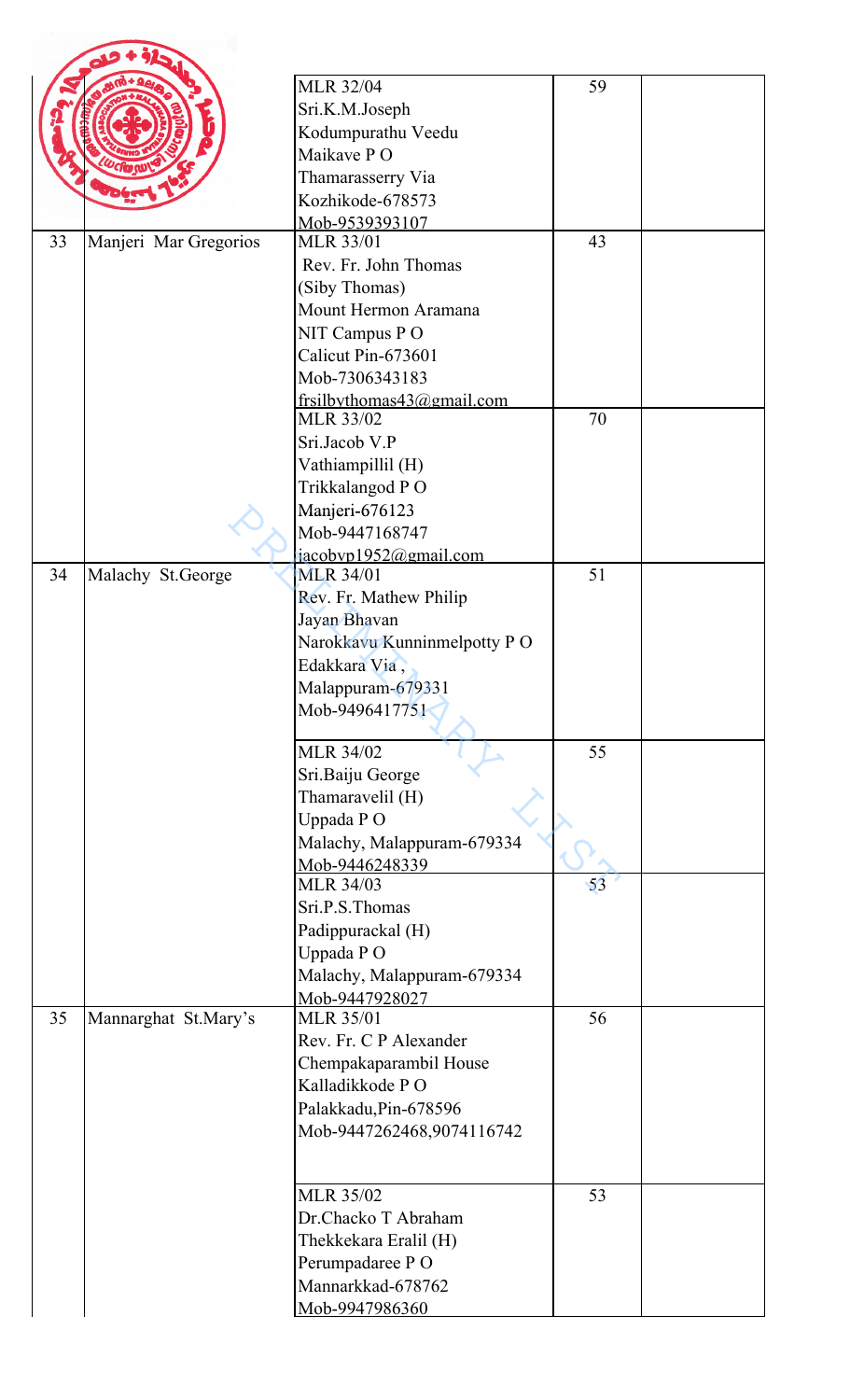|    |                         | <b>MLR 35/03</b>                   | 62 |  |
|----|-------------------------|------------------------------------|----|--|
|    |                         | Sri.Elias Mathai                   |    |  |
|    |                         |                                    |    |  |
|    |                         | Maniyampudavathu                   |    |  |
|    |                         | Viyyakurssi PO                     |    |  |
|    |                         | Mannarkkad-678593                  |    |  |
| 36 |                         | Mob-9349768775<br><b>MLR 36/01</b> | 31 |  |
|    | Malampuzha Mar          | Rev.Fr.Jibin Zachariah             |    |  |
|    | Gregorious              |                                    |    |  |
|    |                         | Kallasariparambil (H)              |    |  |
|    |                         | Meenadom PO                        |    |  |
|    |                         | Kottayam-686516                    |    |  |
|    |                         | Mob-9495356421                     |    |  |
|    |                         | jibinzachariah@gmail.com           | 44 |  |
|    |                         | <b>MLR 36/02</b>                   |    |  |
|    |                         | Sri.Thomas K                       |    |  |
|    |                         | Kurumbelazhikathu (H)              |    |  |
|    |                         | Malampuzha PO                      |    |  |
|    |                         | Chembana, Palakkad-678651          |    |  |
|    |                         | Mob-8943692232                     | 58 |  |
| 37 | Malappuram St.Gregorios | <b>MLR 37/01</b>                   |    |  |
|    |                         | Rev. Fr. Alexander K A             |    |  |
|    |                         | Grace Home Vallikkunnu PO          |    |  |
|    |                         | Kadalundi Nagaram (Via)            |    |  |
|    |                         | Malappuram Pin-673314              |    |  |
|    |                         | Mob-9495740393                     |    |  |
|    |                         |                                    |    |  |
|    |                         | <b>MLR 37/02</b>                   | 50 |  |
|    |                         | Sri.Jismon P Varghese              |    |  |
|    |                         | Plaparambil (H)                    |    |  |
|    |                         | Munduparambu PO                    |    |  |
|    |                         | Malappuram-676509                  |    |  |
|    |                         | Mob-9497345950                     |    |  |
|    |                         | ijismonvarghese71@gmail.com        |    |  |
| 38 | Mamankara Mar           | <b>MLR 38/01</b>                   | 31 |  |
|    | Gregorious              | Rev. Fr. Anoop Thomas              |    |  |
|    |                         | Alexander                          |    |  |
|    |                         | Mar Gregorios Orthodox             |    |  |
|    |                         | Church, Mamamkara,                 |    |  |
|    |                         | Kambalakkallu PO                   |    |  |
|    |                         | Vazhikkadavu,                      |    |  |
|    |                         | Malappuram Pin-679333              |    |  |
|    |                         | Mob-7907254626,                    |    |  |
|    |                         | <b>MLR 38/02</b>                   | 56 |  |
|    |                         | Sri.N.S.Joy                        |    |  |
|    |                         | Nedumparayil (H)                   |    |  |
|    |                         | Kambalkkadu PO                     |    |  |
|    |                         | Malappuram-679333                  |    |  |
|    |                         | Mob-9496208533                     |    |  |
|    |                         | nedumpa@gmail.com                  |    |  |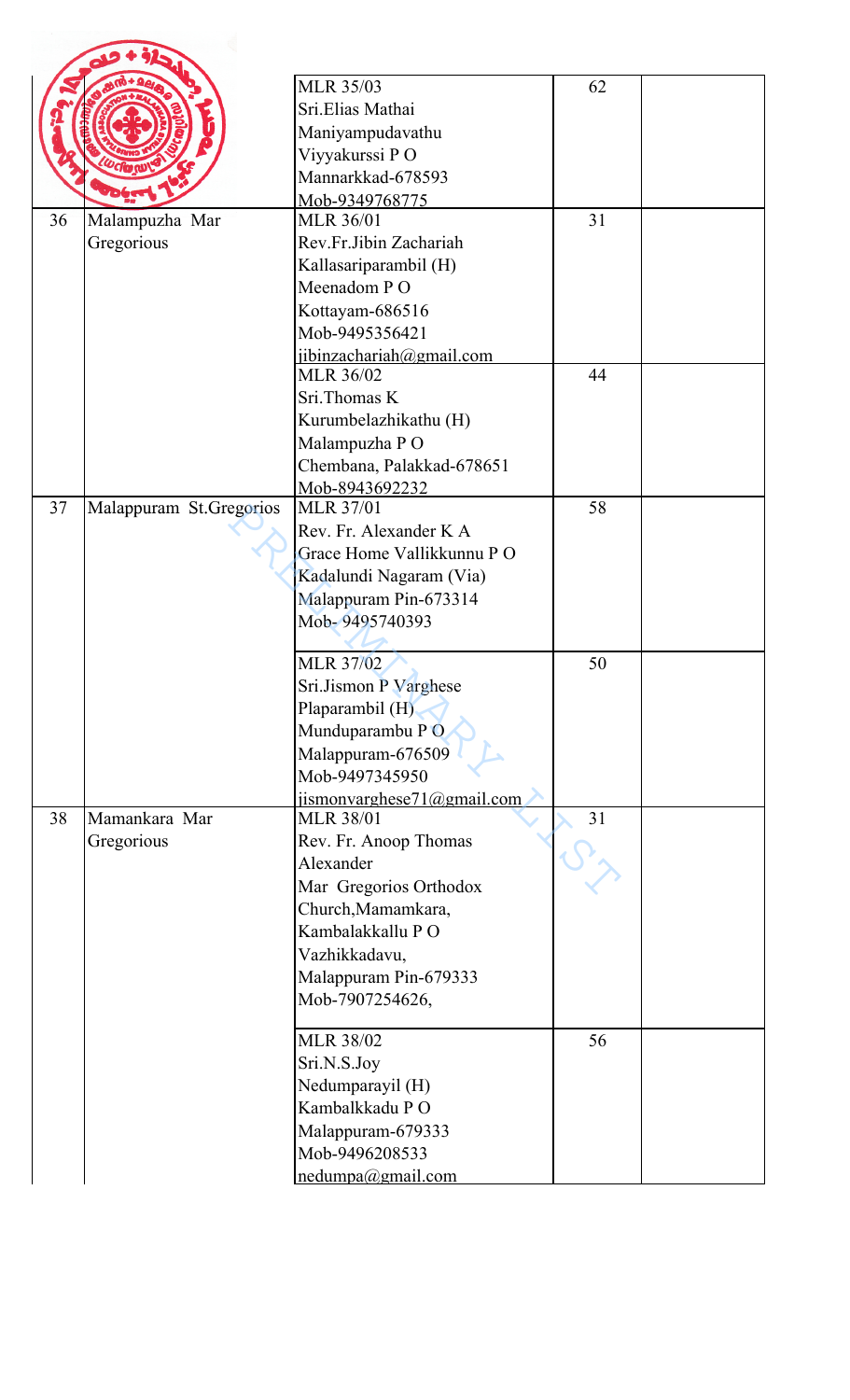|    |                      | <b>MLR 38/03</b><br>Sri.C.U.Ealiyas<br>Chengamattathil (H)<br>Marutha PO<br>School Kunnu-677333<br>Mob-9447681142, 8086242619<br>cueliyas@gmail.com | 51 |  |
|----|----------------------|-----------------------------------------------------------------------------------------------------------------------------------------------------|----|--|
| 39 | Mavoor St.Mary's     | <b>MLR 39/01</b><br>Rev. Fr. Paulgee K John<br>Kanjirathinkal (H)<br>Koodathai Bazar PO<br>Thamarasseery,<br>Kaithakode-673573<br>Mob-9961735770    | 34 |  |
|    |                      | <b>MLR 39/02</b><br>Sri.George K K<br>Gracevilla (H)<br>Cherupp P O<br>Mavoor, Kozhikode-673661<br>Mob-9495807418<br>kkgeorge@gmail.com             | 57 |  |
| 40 | Mattannur St.Mary's  | <b>MLR 40/01</b><br>Rev.Fr.Geevarghese C.G<br>Cherivukalayil (H)<br>Iringattri PO<br>Karuvarakundu PO<br>Malappuram-676523<br>Mob-9745465545        | 37 |  |
|    |                      | <b>MLR 40/02</b><br>Sri.P.M.Mathew<br>Pinattoommoottil<br>Mattannur-670702<br>Mob-9447700704                                                        | 66 |  |
| 41 | Mudappoika St.George | <b>MLR 41/01</b><br>Rev. Fr. Yeldo Jacob<br>Kudiyirickal House<br>Patterkulam, Narukara PO<br>Malappuram Pin-676122<br>Mob-9447846061               |    |  |
|    |                      | <b>MLR 41/02</b><br>Sri.Andrews P.C<br>Puthenpurackel (H)<br>Mudapoika PO<br>Nilambur Via<br>Malappuram-679331<br>Mob-9645285718                    | 45 |  |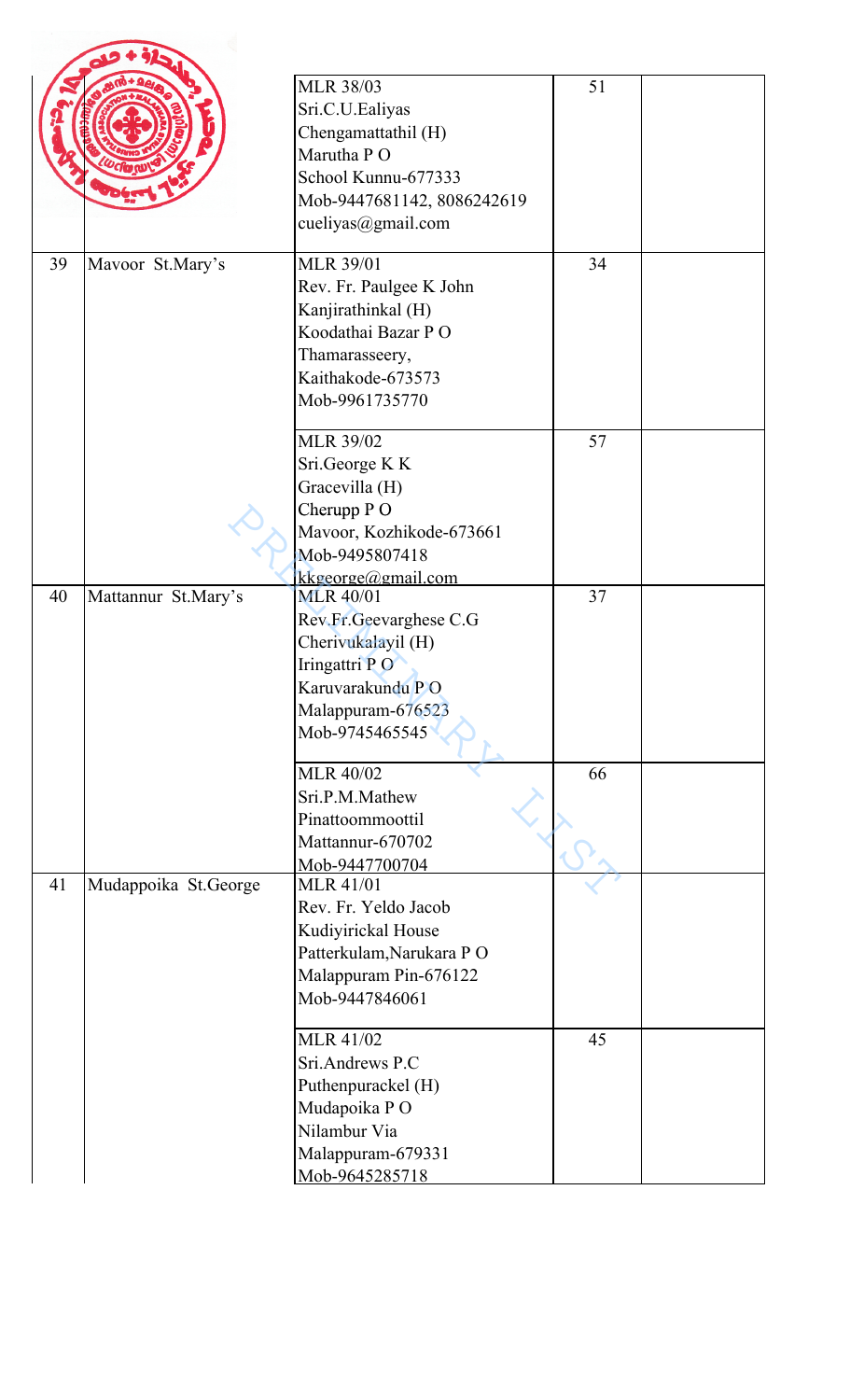|    |                        | <b>MLR 41/03</b><br>Sri.Saji M.P<br>Madathiveettil (H)<br>Mudapoika PO<br>Nilambur Via,<br>Malappuram-679331                                              | 50 |  |
|----|------------------------|-----------------------------------------------------------------------------------------------------------------------------------------------------------|----|--|
|    |                        | Mob-9946631771                                                                                                                                            |    |  |
| 42 | Mundampara St.George   | <b>MLR 42/01</b><br>Rev. Fr. Varghese Mathew<br>St. Thomas Ashram<br>Nellippathy, Agali PO<br>Palakkad Pin-678581<br>Mob-9447807024<br>sunilmrv@gmail.com | 46 |  |
|    |                        | <b>MLR 42/02</b><br>Sri.Prince M Isac<br>Mamkunnel (H)<br>Karara PO<br>Agali, Palakkad-678581<br>Mob-9496661144                                           | 30 |  |
|    |                        | <b>MLR 42/03</b><br>Sri.Lithin Mathew<br>Edamanachirayil (H)<br>Karara PO<br>Agali, Palakkad-678581<br>Mob-9526448024                                     | 29 |  |
| 43 | Mundoor Mar Gregorious | <b>MLR 43/01</b><br>Rev. Fr. Eassow Philippose<br>Kurichileth Thekkethil<br>Cheppad PO,<br>Alappuzha Pin-690507<br>Mob-9446857413<br>eassow2@gmail.com    | 39 |  |
|    |                        | <b>MLR 43/02</b><br>Sri.Saji Thomas<br>Mundoor PO<br>Palakkad-678592<br>Mob-9446955405<br>saji1902@gmail.com                                              | 57 |  |
| 44 | Munderi Mar Baselios   | <b>MLR 44/01</b><br>Rev. Fr. Markose K P<br>Kalappurayil House<br>Uppada PO<br>Malappuram Pin-679354<br>Mob-9446158440                                    | 54 |  |
|    |                        | <b>MLR 44/02</b><br>Sri.Shaji John<br>Thottiputhenpurayil (H)<br>Munderi PO<br>Malappuram<br>Mob-9497461823                                               | 49 |  |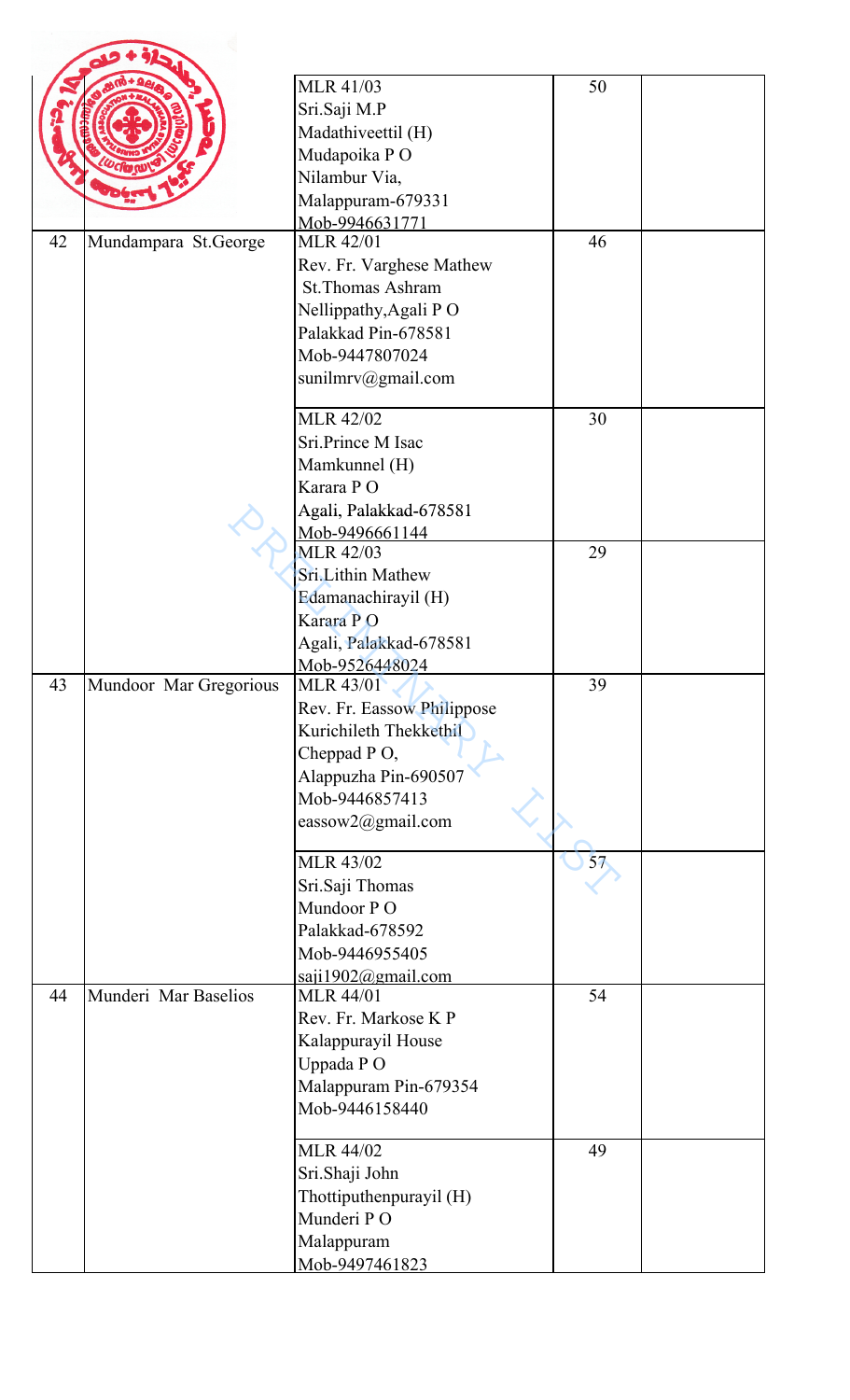|    | Jathukunssy ShGeorge   | <b>MLR 45/01</b>                       | 35 |  |
|----|------------------------|----------------------------------------|----|--|
|    |                        | Rev. Fr. Varghese P Cheriyan           |    |  |
|    |                        | Angadiyil Pallattu House               |    |  |
|    |                        | Anjilithanam P O, Thruvalla            |    |  |
|    |                        | Pathanamthitta Pin-689582              |    |  |
|    |                        | Mob-9645792638                         |    |  |
|    |                        | bibinpallattu@gmail.com                |    |  |
|    |                        | <b>MLR 45/02</b>                       | 56 |  |
|    |                        | Sri.K.M.Paul                           |    |  |
|    |                        | Marekkattu (H)                         |    |  |
|    |                        | Muthukurussi PO                        |    |  |
|    |                        | Palakkad-678593                        |    |  |
|    |                        | Mob-9995159915                         |    |  |
|    |                        | <b>MLR 45/03</b>                       |    |  |
|    |                        | Sri.Sunil M Kuriakose                  |    |  |
|    |                        | Mettayil (H)                           |    |  |
|    |                        | Thachenpara PO                         |    |  |
|    |                        | Palakkad-678593                        |    |  |
| 46 | Muthukulam St.Mary's   | Mob-9207275854<br><b>MLR 46/01</b>     | 46 |  |
|    |                        | Rev.Fr. Santu Skariah                  |    |  |
|    |                        | St. Paul's Ashram                      |    |  |
|    |                        | Puthuppady, Puthuppady P. O            |    |  |
|    |                        | Calicut pin- 673586                    |    |  |
|    |                        | Mob -7874742079                        |    |  |
|    |                        |                                        |    |  |
|    |                        | MLR 46/02                              | 55 |  |
|    |                        | Sri.Jose Philip                        |    |  |
|    |                        | Mangalapallil (H)                      |    |  |
|    |                        | Uppada PO                              |    |  |
|    |                        | Punchakolly                            |    |  |
|    |                        | Malappuram                             |    |  |
|    |                        | Mob-9074384516                         | 51 |  |
|    |                        | <b>MLR 46/03</b>                       |    |  |
|    |                        | Sri.Saji Samuel<br>Pulickatharayil (H) |    |  |
|    |                        | Uppada PO                              |    |  |
|    |                        | Muthukulam                             |    |  |
|    |                        | Chungathara-679334                     |    |  |
|    |                        | Malappuram                             |    |  |
|    |                        | Mob-9446242123                         |    |  |
| 47 | Nilambur Mar Gregorios | <b>MLR 47/01</b>                       | 66 |  |
|    |                        | Rev. Fr. P C Abraham                   |    |  |
|    |                        | Mullamkuzhickal House                  |    |  |
|    |                        | Vadapuram PO                           |    |  |
|    |                        | Mampad (Via)                           |    |  |
|    |                        | Malappuram Pin-676542                  |    |  |
|    |                        | Mob-9497668537                         |    |  |
|    |                        | <b>MLR 47/02</b>                       | 66 |  |
|    |                        | Sri.M.P.Paul                           |    |  |
|    |                        | Molayil (H)                            |    |  |
|    |                        | Chandakunnu PO                         |    |  |
|    |                        | Nilambur                               |    |  |
|    |                        | Malappuram                             |    |  |
|    |                        | Mob-9846602392                         |    |  |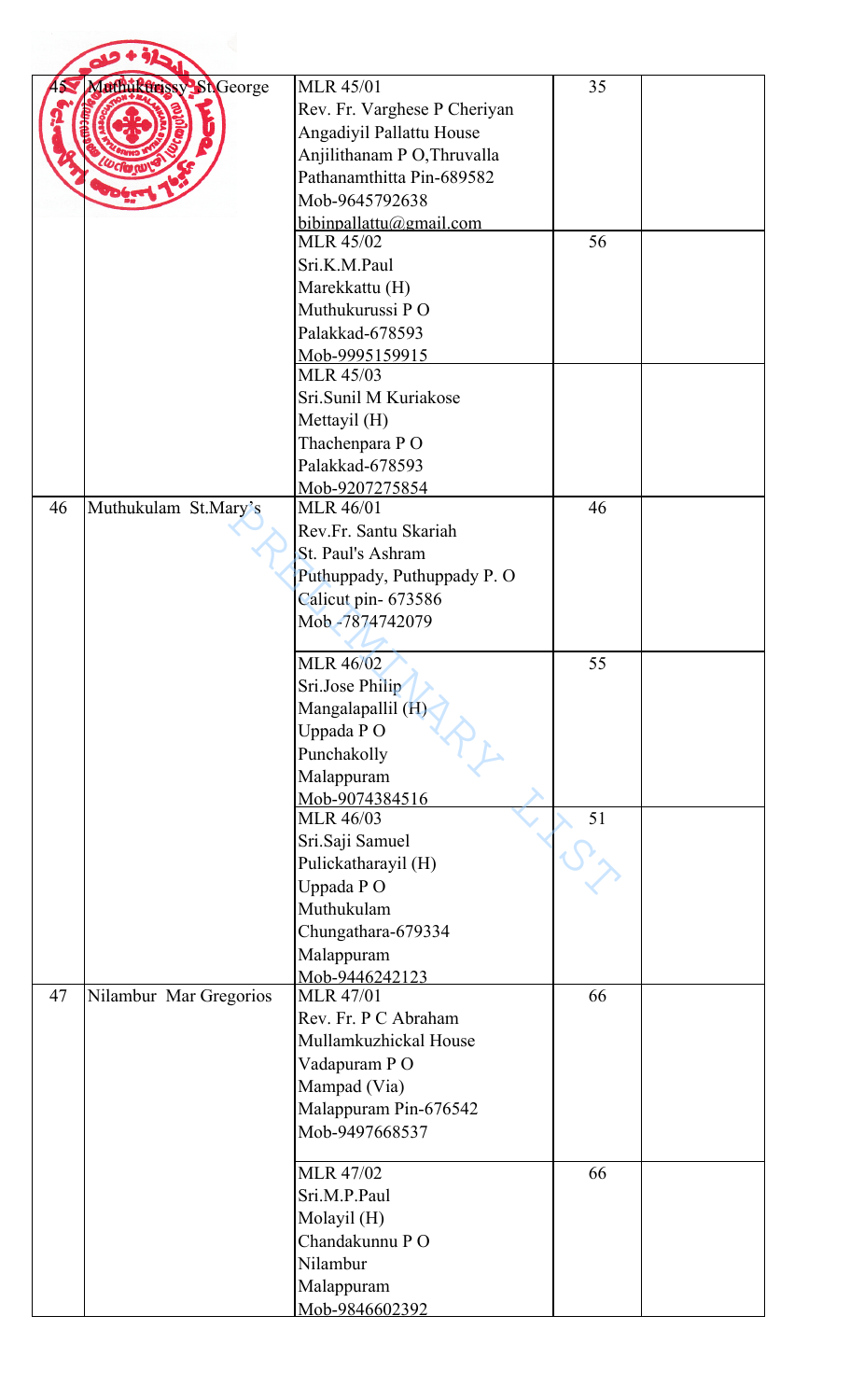|    | <b>Sellipovit St. Thomas</b>                  | <b>MLR 48/01</b><br>Rev.Fr. Varghese John<br>Vizhala Puthen Parambil<br>Kakkad P O, Kakkavayal<br>Thamarassery Via Pin-673586<br>Mob-8547209133<br>sajuvjohn123@gmail.com       | 41 |                       |
|----|-----------------------------------------------|---------------------------------------------------------------------------------------------------------------------------------------------------------------------------------|----|-----------------------|
|    |                                               | <b>MLR 48/02</b><br>Sri Graceson Philip<br>Elavumkal (H)<br>Meemutty PQ<br>Kedenchery Via<br>Kozhikode-673580<br>Mob-9446468790<br>irissarag@gmail.com                          | 44 | M.C.Member<br>2017-22 |
|    |                                               | <b>MLR 48/03</b><br>Sri.Jinesh Kurian<br>Maramvelil (H)<br>Mundoor PO<br>Kodencherry Via<br>Kozhikode-673680<br>Mob-9446649498<br>iineshmaramvelil@gmail.com                    | 42 |                       |
| 49 | Nenmara Chathamangalam MLR 49/01<br>St.George | Rev. Fr. Mathews Purackal<br><b>Plamoottil Near PWD</b><br>Rest House, Pilapuzha<br>Harippad PO,<br>Alappuzha Pin-690514<br>Mob-9946636616<br>mathewspurackan2016@gmail.co<br>m | 42 |                       |
|    |                                               | <b>MLR 49/02</b><br>Sri.Ullas P.S<br>Puthenveettil (H)<br>Chathamangalam PO<br>Nenmara-678508<br>Mob-8547070583                                                                 | 31 |                       |
|    |                                               | <b>MLR 49/03</b><br>Sri.Jaison Johny<br>Kadambattil (H)<br>Chathamangalam PO<br>Nenmara-678508<br>Mob-9895309828                                                                | 32 |                       |
| 50 | Olavakkode St.George                          | <b>MLR 50/01</b><br>Rev. Fr. Geevarghese Kodiattu<br>St.George Orthodox Church<br>Olavakkodu,<br>Industrial Estate PO,<br>Palakkad Pin-678731<br>Mob-9847283639                 | 42 |                       |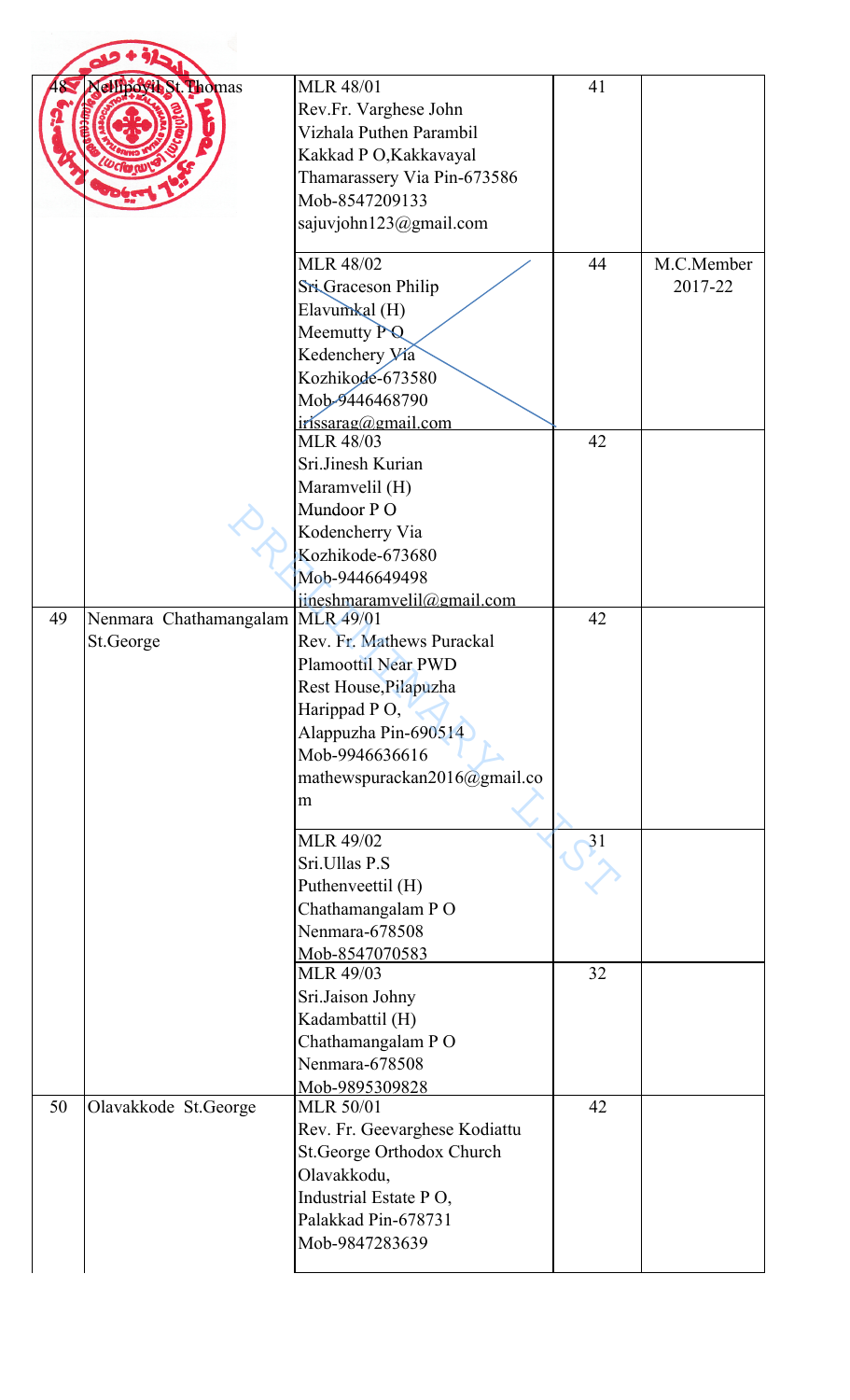|    |                         | <b>MLR 50/02</b>                     | 47 |  |
|----|-------------------------|--------------------------------------|----|--|
|    |                         | Sri.Sobi Thomas                      |    |  |
|    |                         | Kileeckal (H)                        |    |  |
|    |                         | <b>Hillview Nagar</b>                |    |  |
|    |                         | Dhoni PO                             |    |  |
|    |                         | Palakkad-678009                      |    |  |
|    |                         | Mob-9446034239                       |    |  |
|    |                         | sobithomas@asia.com                  |    |  |
|    |                         | <b>MLR 50/03</b>                     | 62 |  |
|    |                         | Sri.Titty John                       |    |  |
|    |                         | Valayil (H)                          |    |  |
|    |                         | <b>Anand Nagar</b>                   |    |  |
|    |                         | Kallekulangara PO                    |    |  |
|    |                         | Palakkad-678009                      |    |  |
|    |                         | Mob-9447428152                       |    |  |
| 51 | Ottapalam St. Gregorios | <b>MLR 51/01</b>                     | 43 |  |
|    |                         | Rev. Fr. Alex Mathew                 |    |  |
|    |                         | Kunnel House,                        |    |  |
|    |                         | Kallakadavu PO                       |    |  |
|    |                         | Alackode PO                          |    |  |
|    |                         | Chengannur, Alappuzha-690509         |    |  |
|    |                         | Mob-9446114991                       |    |  |
|    |                         | <b>MLR 51/02</b>                     | 82 |  |
|    |                         | Sri.Jaicks M.T                       |    |  |
|    |                         |                                      |    |  |
|    |                         | Anugarah                             |    |  |
|    |                         | Kaniyampuram PO                      |    |  |
|    |                         | Ottappalam                           |    |  |
|    |                         | Palakkad                             |    |  |
| 52 | Onjil St.John's         | Mob-9447382537<br><b>MLR 52/01</b>   | 29 |  |
|    |                         | Rev. Fr. Aaron Joy                   |    |  |
|    |                         | St. John's Orthodox Church, Onjil    |    |  |
|    |                         |                                      |    |  |
|    |                         | Cherukkadu PO,<br>Calicut Pin-673527 |    |  |
|    |                         |                                      |    |  |
|    |                         | Mob-8281029527                       |    |  |
|    |                         | aaronjoy498296@gmail.com             |    |  |
|    |                         |                                      |    |  |
|    |                         | <b>MLR 52/02</b>                     | 52 |  |
|    |                         | Sri. Wilson Mathew                   |    |  |
|    |                         | Mangalthuputhenpurayil               |    |  |
|    |                         | Koorachundu P O-673527               |    |  |
|    |                         | Mob-9745054103                       |    |  |
|    |                         | <b>MLR 52/03</b>                     | 49 |  |
|    |                         | Sri.Sunil George                     |    |  |
|    |                         | Kattackal (H)                        |    |  |
|    |                         | Cherukkadu P O-673527                |    |  |
|    |                         | Mob-9745786877                       |    |  |
| 53 | Panamannu St.Mary's     | <b>MLR 53/01</b>                     | 59 |  |
|    |                         | Rev. Fr. Mathews Vattiyanickal       |    |  |
|    |                         | Vattiyanickal House                  |    |  |
|    |                         | Chungathara P O, Nilambur            |    |  |
|    |                         | Malappuram Pin-679334                |    |  |
|    |                         | Mob-9447394954                       |    |  |
|    |                         |                                      |    |  |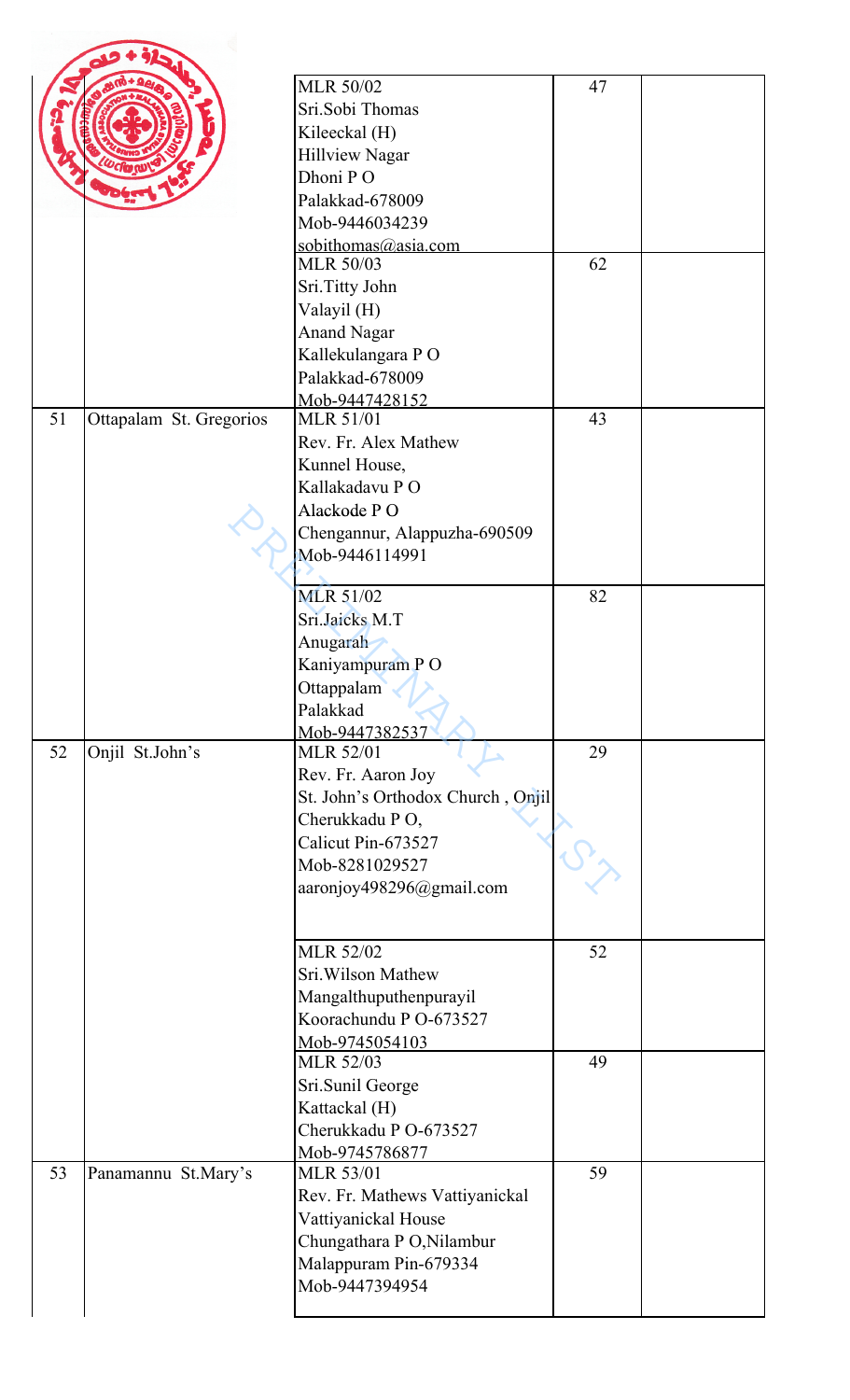|    |                                     | <b>MLR 53/02</b><br>Sri.Kurian V C<br>Vakayil (H)<br>Pallikuth PO<br>Chungathra-679334<br>Mob-9846150374<br>kurianvc@gmail.com                                                                      | 59 |  |
|----|-------------------------------------|-----------------------------------------------------------------------------------------------------------------------------------------------------------------------------------------------------|----|--|
| 54 | Parali Mar Gregorious               | <b>MLR 54/01</b><br>Rev. Fr. Joseph John Kayalath<br><b>St. Thomas Higher Secondary</b><br>School, K K Pudur<br>Coimatore Tamil Nadu-641038<br>Mob-9487373403,9952173403<br>frjosephshiby@gmail.com | 46 |  |
|    |                                     | <b>MLR 54/02</b><br>Sri.Thomas George Shibu<br>Shibu Nivas<br>Edathara PO<br>Palakkad-678611<br>Mob-9446959592<br>tgshibu69@gmail.com                                                               | 53 |  |
| 55 | Palakunnu St.Peter's &<br>St.Paul's | <b>MLR 55/01</b><br>Rev. Fr. Samuel Abraham<br>Vaniyapurayil House<br>Budhanur, Puliyoor PO<br>Chengannur,<br>Alappuzha Pin-689510<br>Mob-6238307905                                                | 30 |  |
|    |                                     | <b>MLR 55/02</b><br>Sri.Binu Abraham<br>Ellimmottil (H)<br>Kurumbalacode PO<br>Chungathara Via,<br>Nilambur-679334<br>Mob-8137962081                                                                | 45 |  |
| 56 | Pathirikkode St.Mary's              | <b>MLR 56/01</b><br>Rev. Fr. Varghese George<br>$($ Jomy $)$<br>St.Mary's Orthodox Church<br>Pathirikkode P O, Melattur<br>Malappuram Pin-679326<br>Mob-9746463673                                  | 35 |  |
|    |                                     | <b>MLR 56/02</b><br>Sri.Skariya P.V<br>Parappinikkottil<br>Pathirikode<br>Malappuram<br>Mob-9188536357                                                                                              | 61 |  |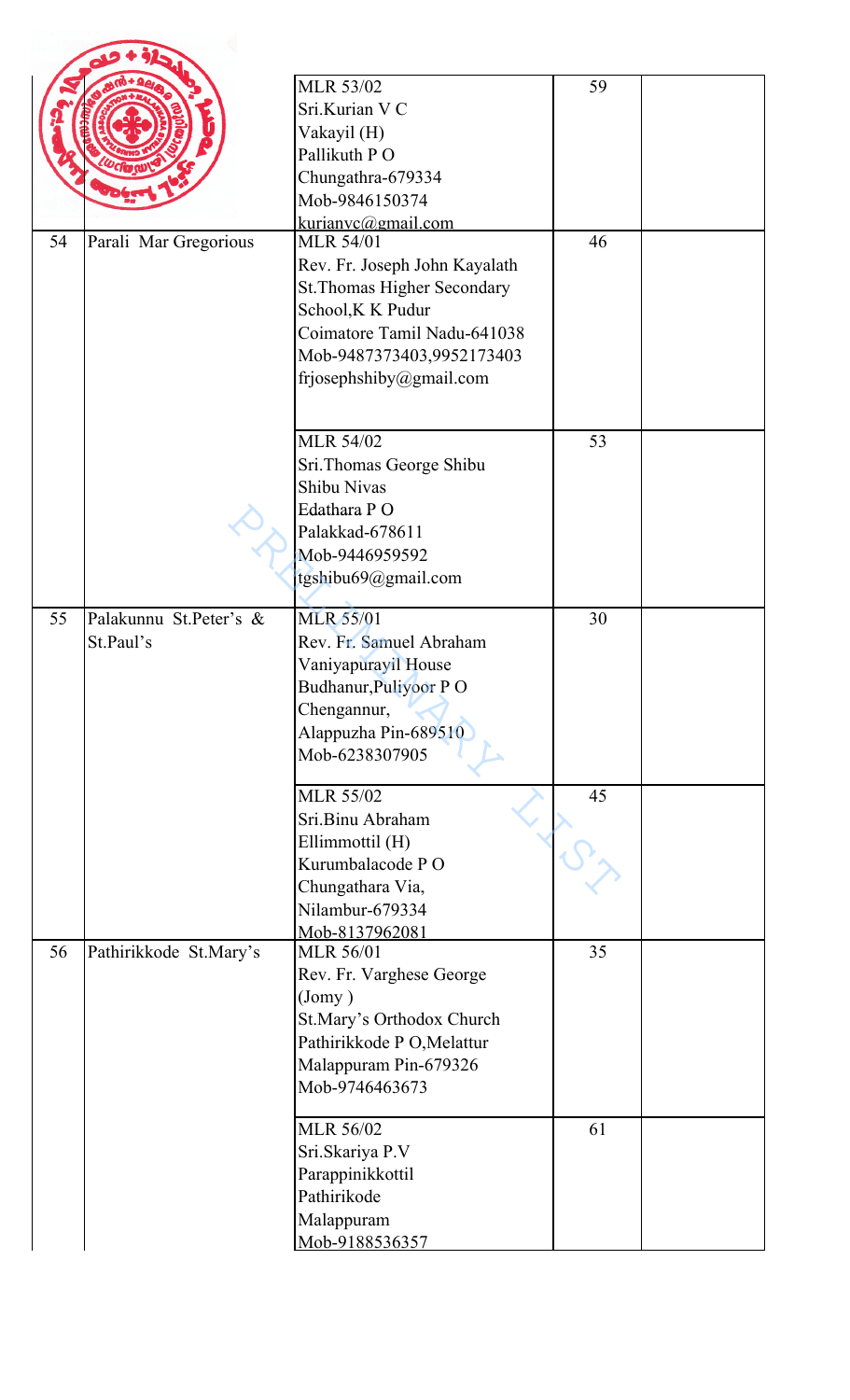|    |                       | <b>MLR 56/03</b>                       | 36 |  |
|----|-----------------------|----------------------------------------|----|--|
|    |                       | Sri.Vipin K.J                          |    |  |
|    |                       | Kochumattathil                         |    |  |
|    |                       | Pathirikode PO                         |    |  |
|    |                       |                                        |    |  |
|    |                       | Melattur Via                           |    |  |
|    |                       | Malappuram                             |    |  |
| 57 |                       | Mob-8086259119<br><b>MLR 57/01</b>     | 43 |  |
|    | Pariyapuram St.Mary's | Rev. Fr. P.G.Johns                     |    |  |
|    |                       |                                        |    |  |
|    |                       | Poikayil House                         |    |  |
|    |                       | Mulavana PO,                           |    |  |
|    |                       | Kundara , Kollam Pin-691503            |    |  |
|    |                       | Mob-9447780795<br><b>MLR 57/02</b>     | 68 |  |
|    |                       |                                        |    |  |
|    |                       | Sri.Philip Abraham                     |    |  |
|    |                       | Pulipra (H)                            |    |  |
|    |                       | Pariyapuram PO                         |    |  |
|    |                       | Malappuram-679321                      |    |  |
|    |                       | Mob-9539275662                         |    |  |
| 58 | Palakkad, Yakkara,    | <b>MLR 58/01</b>                       | 34 |  |
|    | St.Mary's             | Rev. Fr. Eldhose P J                   |    |  |
|    |                       | St.Mary's Orthodox                     |    |  |
|    |                       | ChurchThottungal,                      |    |  |
|    |                       | West Yakkara                           |    |  |
|    |                       | Palakkadu Pin-678597                   |    |  |
|    |                       | Mob-9846014052                         |    |  |
|    |                       | eldose.rj27@gmail.com                  |    |  |
|    |                       |                                        |    |  |
|    |                       | <b>MLR 58/02</b>                       | 72 |  |
|    |                       | Sri.K.M.Das                            |    |  |
|    |                       | Kolady (H)                             |    |  |
|    |                       | Thottungal, Noorany                    |    |  |
|    |                       | Palakkad-678004                        |    |  |
|    |                       | Mob-9446241389                         |    |  |
|    |                       | kmathew.das@gmail.com                  |    |  |
|    |                       | <b>MLR 58/03</b>                       | 62 |  |
|    |                       | Sri.Simson P.S                         |    |  |
|    |                       | Pulikottil (H)                         |    |  |
|    |                       | Littil Nagar                           |    |  |
|    |                       | Noorani P O, Palakkad-678004           |    |  |
|    |                       | Mob-9847402180                         |    |  |
|    |                       | subix123@gmail.com<br><b>MLR 58/04</b> | 68 |  |
|    |                       |                                        |    |  |
|    |                       | Sri.Raju Mathew                        |    |  |
|    |                       | Chalkkuzhy Avenue                      |    |  |
|    |                       | Kallekkad PO                           |    |  |
|    |                       | Palakkad-678006                        |    |  |
|    |                       | Mob-8547877089                         |    |  |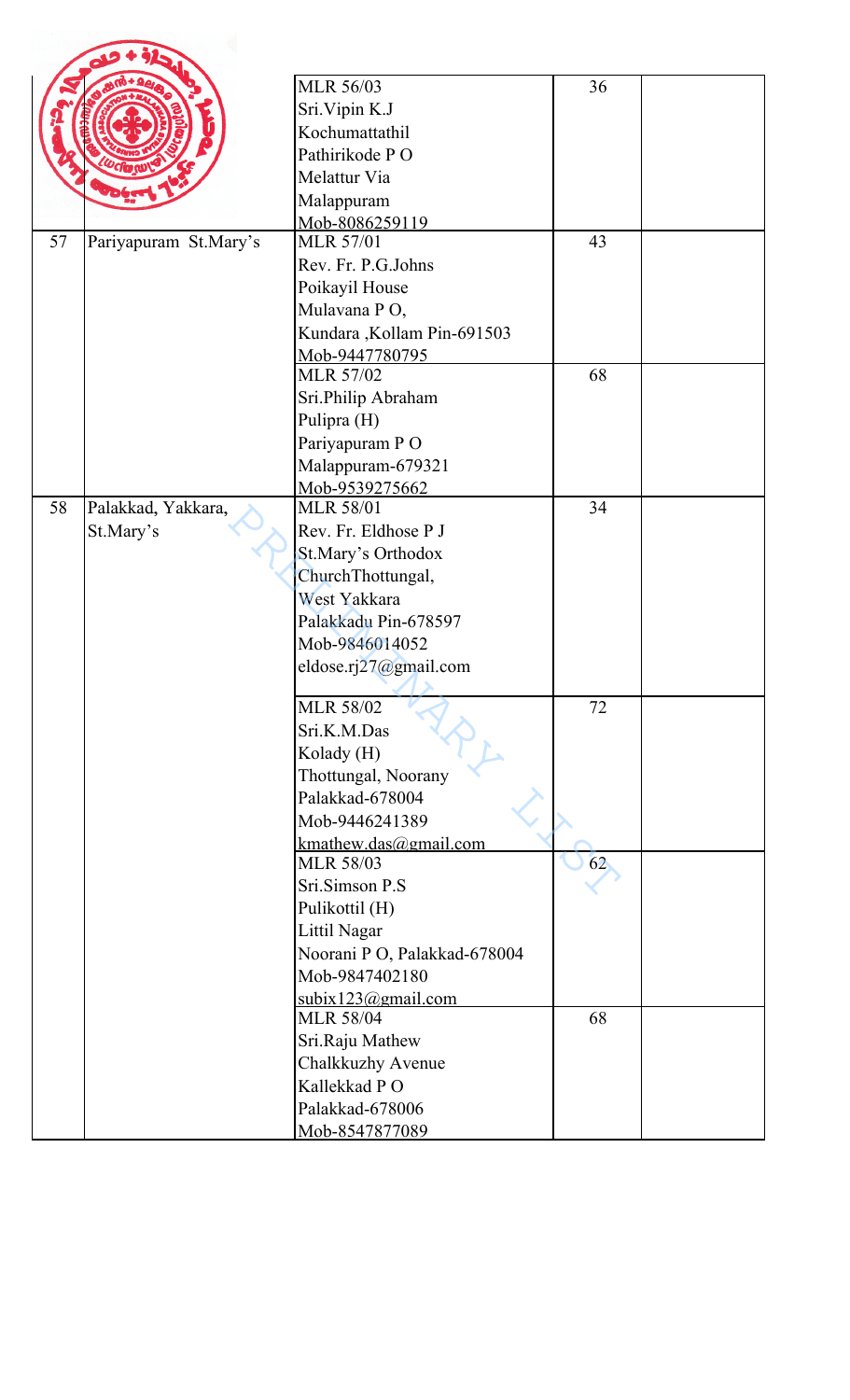|    | Palunda St Marws     | <b>MLR59/01</b><br>Rev. Fr. Mathew Kolamala<br>Kolamala (H)<br>Kunninmelpotty PO<br>Edakkara Via<br>Malappuram Pin-679331<br>Mob-9446251533<br>frkolamalamathew@gmail.com      | 65 |  |
|----|----------------------|--------------------------------------------------------------------------------------------------------------------------------------------------------------------------------|----|--|
|    |                      | <b>MLR 59/02</b><br>Sri.Joshi K George<br>Kunnumpurathu (H)<br>Pathirippdam P O-679334<br>Mob-9496251010<br>jishisabic@gmail.com                                               | 43 |  |
| 60 | Payyanadom St.Paul's | <b>MLR 60/01</b><br>Rev.Fr.Geevarghese Joseph K<br>Kochupurackel (H)<br>Valanjavattom East PO<br>Thiruvalla,<br>Pathanamthitta-689104<br>Mob-9947062548                        | 34 |  |
|    |                      | <b>MLR 60/02</b><br>Sri.P.V.Chacko<br>Parappurathu (H)<br>Payyanadom PO<br>Mylampadom<br>Palakkad<br>Mob-9744145625                                                            | 61 |  |
| 61 | Puthuppady St.George | <b>MLR 61/01</b><br>Rev.Fr.Geevarghese George<br>(Biju V G)<br>Vanjipathra<br>Nedumkettu<br>Puthuppady PO<br>Kozhikode-673586<br>Mob-9446151737<br>frbijuranjipathra@gmail.com | 45 |  |
|    |                      | MLR 61/02<br>Sri.P.C.Thomas<br>Puthenparambil<br>Puthuppady PO<br>Thamarasserry<br>Kozhikode-673586<br>Mob-9446650082<br>pcthomas007@gmail.com                                 | 52 |  |
|    |                      | MLR 61/03<br>Sri.Paulose K.T (Georgekutty)<br>Kurutholayil<br>Puthuppady PO<br>Kozhikode-673586<br>Mob-7510171993<br>georgekuttykurutholayil@gmail.co<br>m                     | 57 |  |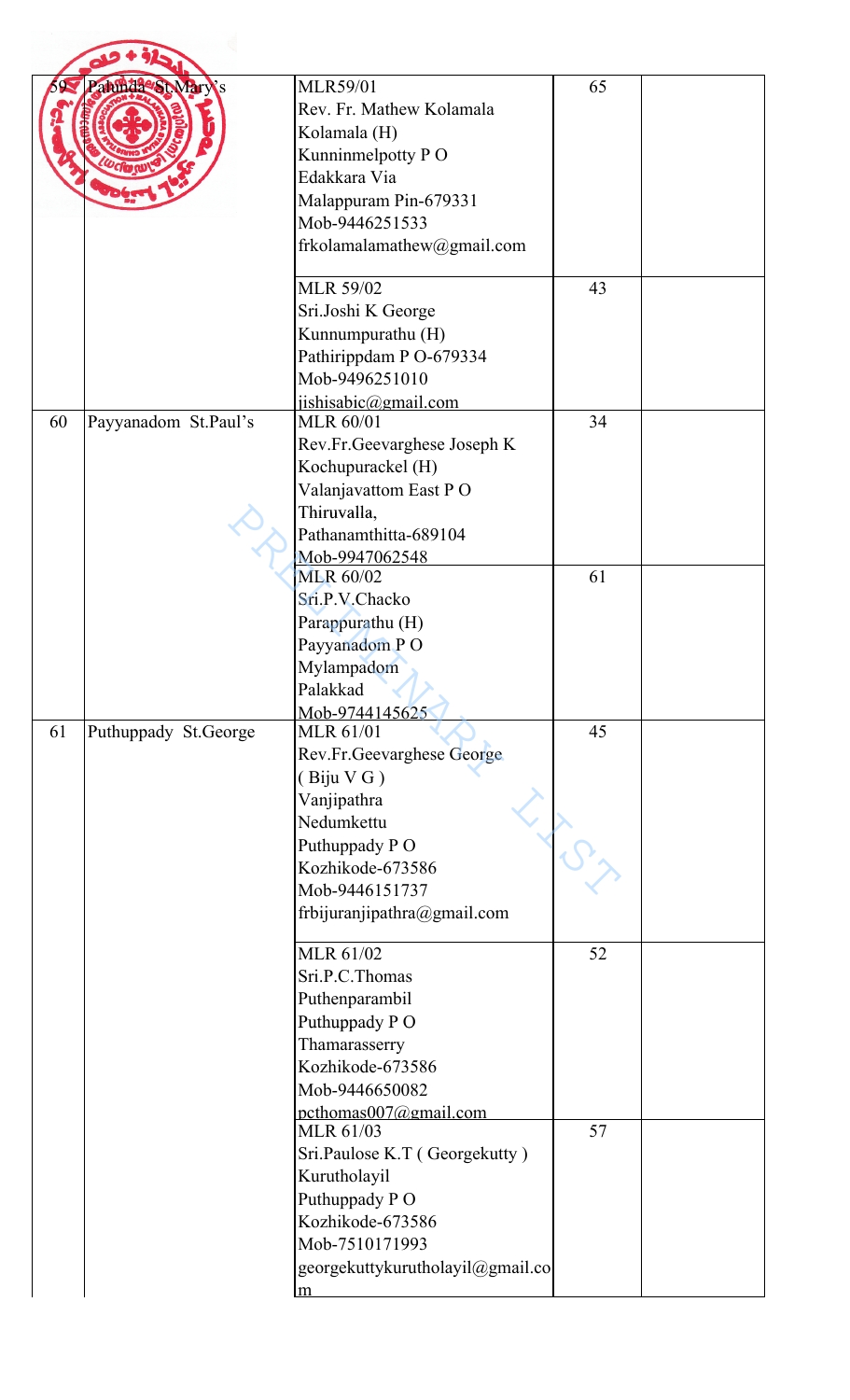|    |                       | <b>MLR 61/04</b>                               | 56 |                  |
|----|-----------------------|------------------------------------------------|----|------------------|
|    |                       | Sri.John R.G                                   |    |                  |
|    |                       | Ramanalil                                      |    |                  |
|    |                       | Puthuppady PO                                  |    |                  |
|    |                       | Kozhikode-673586                               |    |                  |
|    |                       | Mob-9447263440                                 |    |                  |
|    |                       |                                                |    |                  |
| 62 | Puthuppady St. Thomas | rgjohuramanachil@gmail.com<br><b>MLR 62/01</b> | 58 | Sl.No            |
|    |                       | <b>V.Rev. Phinahas Ramban</b>                  |    | <b>MLR 24/01</b> |
|    |                       | (Jacob Mathew)                                 |    |                  |
|    |                       | St. Paul's Ashram                              |    |                  |
|    |                       |                                                |    |                  |
|    |                       | Puthuppady,                                    |    |                  |
|    |                       | Puthuppady P.O                                 |    |                  |
|    |                       | Calicut pip-673586                             |    |                  |
|    |                       | Mob-9446287061                                 |    |                  |
|    |                       | frjacobmathewstpauls@gmail.com                 |    |                  |
|    |                       | MLR 62/02                                      | 54 |                  |
|    |                       | Sri.Philip V.T                                 |    |                  |
|    |                       | Vellakottu (H)                                 |    |                  |
|    |                       | Puthuppady PO                                  |    |                  |
|    |                       | Kozhikode-673586                               |    |                  |
|    |                       | Mob-9048632856                                 |    |                  |
|    |                       | vtphilip67@gmail.com                           |    |                  |
| 63 | Puliyacode St.George  | <b>MLR 63/01</b>                               | 43 |                  |
|    |                       | Rev. Fr. N M George                            |    |                  |
|    |                       | Christa Sishya Ashram                          |    |                  |
|    |                       | Thadakam PO                                    |    |                  |
|    |                       | Coimbatore, Tamil                              |    |                  |
|    |                       | Nadu Pin-641013                                |    |                  |
|    |                       | Mob-9486332315                                 |    |                  |
|    |                       | MLR 63/02                                      | 47 |                  |
|    |                       | Sri.Saji V.S                                   |    |                  |
|    |                       | Valiyaparambil (H)                             |    |                  |
|    |                       | Irigghiri PO                                   |    |                  |
|    |                       | Malappuram                                     |    |                  |
|    |                       | Mob-9447948441                                 |    |                  |
|    |                       | MLR 63/03                                      | 56 |                  |
|    |                       | Sri.K.P.George                                 |    |                  |
|    |                       | Kunnummal (H)                                  |    |                  |
|    |                       | Irigghiri PO                                   |    |                  |
|    |                       | Malappuram                                     |    |                  |
|    |                       | Mob-9447281641                                 |    |                  |
| 64 | Pulickakadu St.George | <b>MLR 64/01</b>                               | 45 |                  |
|    |                       | Rev. Fr. Varghese Thomas                       |    |                  |
|    |                       | Madathil Veettil House                         |    |                  |
|    |                       | Manimooly PO                                   |    |                  |
|    |                       | Malappuram Pin-679333                          |    |                  |
|    |                       | Mob-9497585509                                 |    |                  |
|    |                       |                                                |    |                  |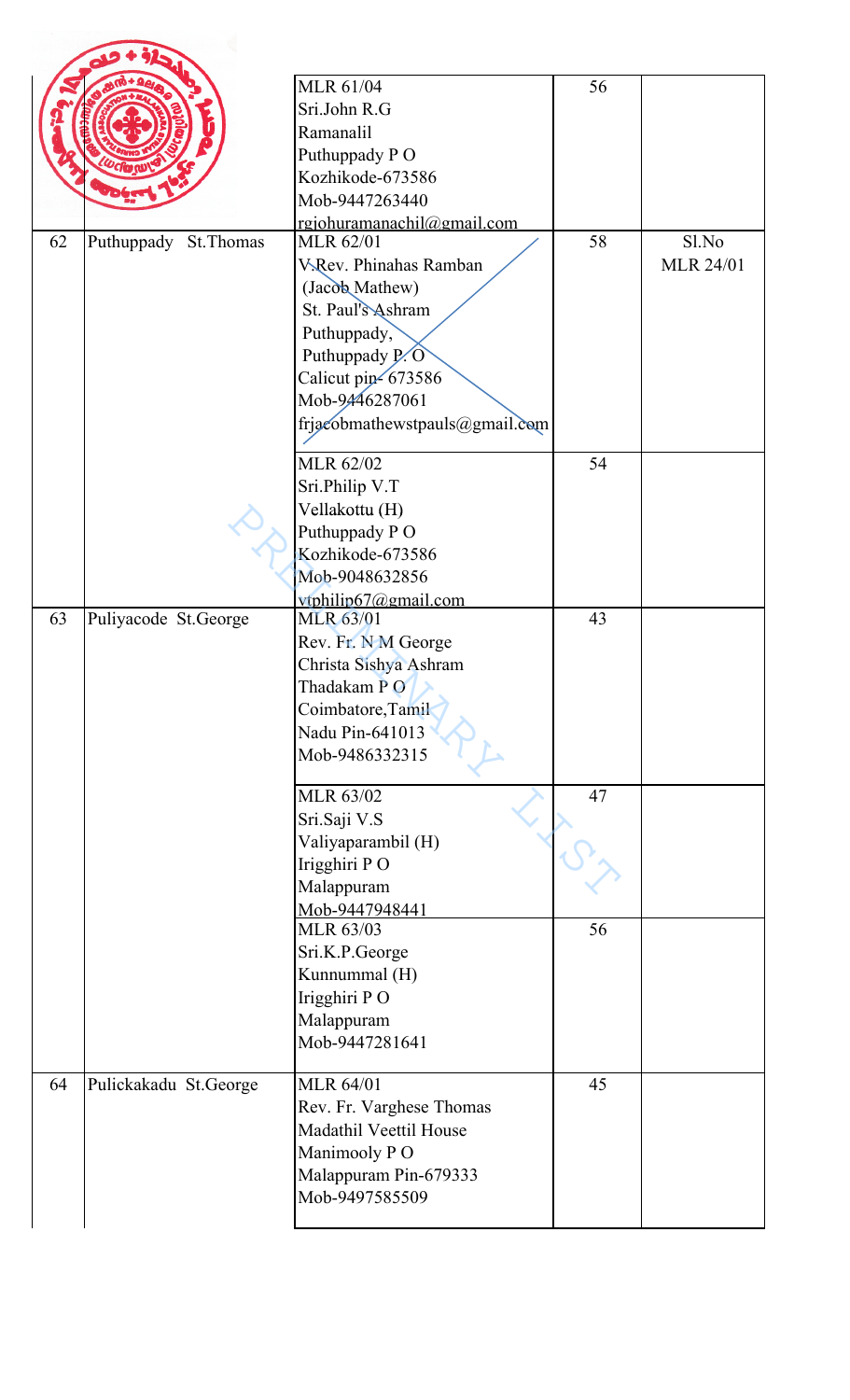|    |                         | <b>MLR 64/02</b>             | 52 |                  |
|----|-------------------------|------------------------------|----|------------------|
|    |                         |                              |    |                  |
|    |                         | Sri.Johny V.C                |    |                  |
|    |                         | Vadakkekaraputhanpurayil (H) |    |                  |
|    |                         | Erumamunda PO                |    |                  |
|    |                         | Chungathara Via              |    |                  |
|    |                         | Malappuram-679334            |    |                  |
|    |                         | Mob-7909172765               |    |                  |
|    |                         | MLR 64/03                    | 59 |                  |
|    |                         | Sri.T.T.Daniel               |    |                  |
|    |                         | Thalakkavil (H)              |    |                  |
|    |                         | Erummunda PO                 |    |                  |
|    |                         | Chungathara Via              |    |                  |
|    |                         | Malappuram-679334            |    |                  |
|    |                         | Mob-9495491485               |    |                  |
| 65 | Puthankulamba St.George | <b>MLR 65/01</b>             | 43 | Sl.No            |
|    |                         | Rev. Fr. P.G.Johns           |    | <b>MLR 57/01</b> |
|    |                         | Poikayil House               |    |                  |
|    |                         | Mulavana PQ,                 |    |                  |
|    |                         | Kundara ,Kollam Pin-691503   |    |                  |
|    |                         | Mob-9447780795               |    |                  |
|    |                         |                              |    |                  |
|    |                         | <b>MLR 65/02</b>             | 59 |                  |
|    |                         | Sri.C.T.John                 |    |                  |
|    |                         | Chelattu (H)                 |    |                  |
|    |                         | Elampadom P O-678684         |    |                  |
|    |                         | Mob-9747922978               |    |                  |
| 66 | Poolapadom St.John's    | <b>MLR 66/01</b>             | 51 |                  |
|    |                         | Rev. Fr. Yohannan Thomas     |    |                  |
|    |                         | Catholicate H.S School       |    |                  |
|    |                         | Bhoodan Colony P O, Nilambur |    |                  |
|    |                         | Chungathara Via Pin-679334   |    |                  |
|    |                         | Mob-9400789109               |    |                  |
|    |                         | <b>MLR 66/02</b>             | 36 |                  |
|    |                         | Sri.Jose T C                 |    |                  |
|    |                         | Thoppil $(H)$                |    |                  |
|    |                         | Pathar PO                    |    |                  |
|    |                         | Chungathara Via-679334       |    |                  |
|    |                         | Mob-9495251545               |    |                  |
| 67 | Perumkulam Mar          | <b>MLR 67/01</b>             | 56 | M.C.Member       |
|    | Gregorios               | Rev Fr. N P Jacob            |    | 2017-22          |
|    |                         | Nellikuzhikkattu House       |    |                  |
|    |                         | Vadapuram PO, Mampad (Via)   |    |                  |
|    |                         | Malappuram Pin-676542        |    |                  |
|    |                         | Mob-9495815424               |    |                  |
|    |                         | frnellikuzhikkattu@gmail.com |    |                  |
|    |                         | <b>MLR 67/02</b>             | 47 |                  |
|    |                         | Sri.Shibu Thomas             |    |                  |
|    |                         | Panampattethu (H)            |    |                  |
|    |                         | Edakkara PO                  |    |                  |
|    |                         | Perumkulam                   |    |                  |
|    |                         | Malappuram-679331            |    |                  |
|    |                         | Mob-8943607071               |    |                  |
|    |                         | shibuthomasedk@gmail.com     |    |                  |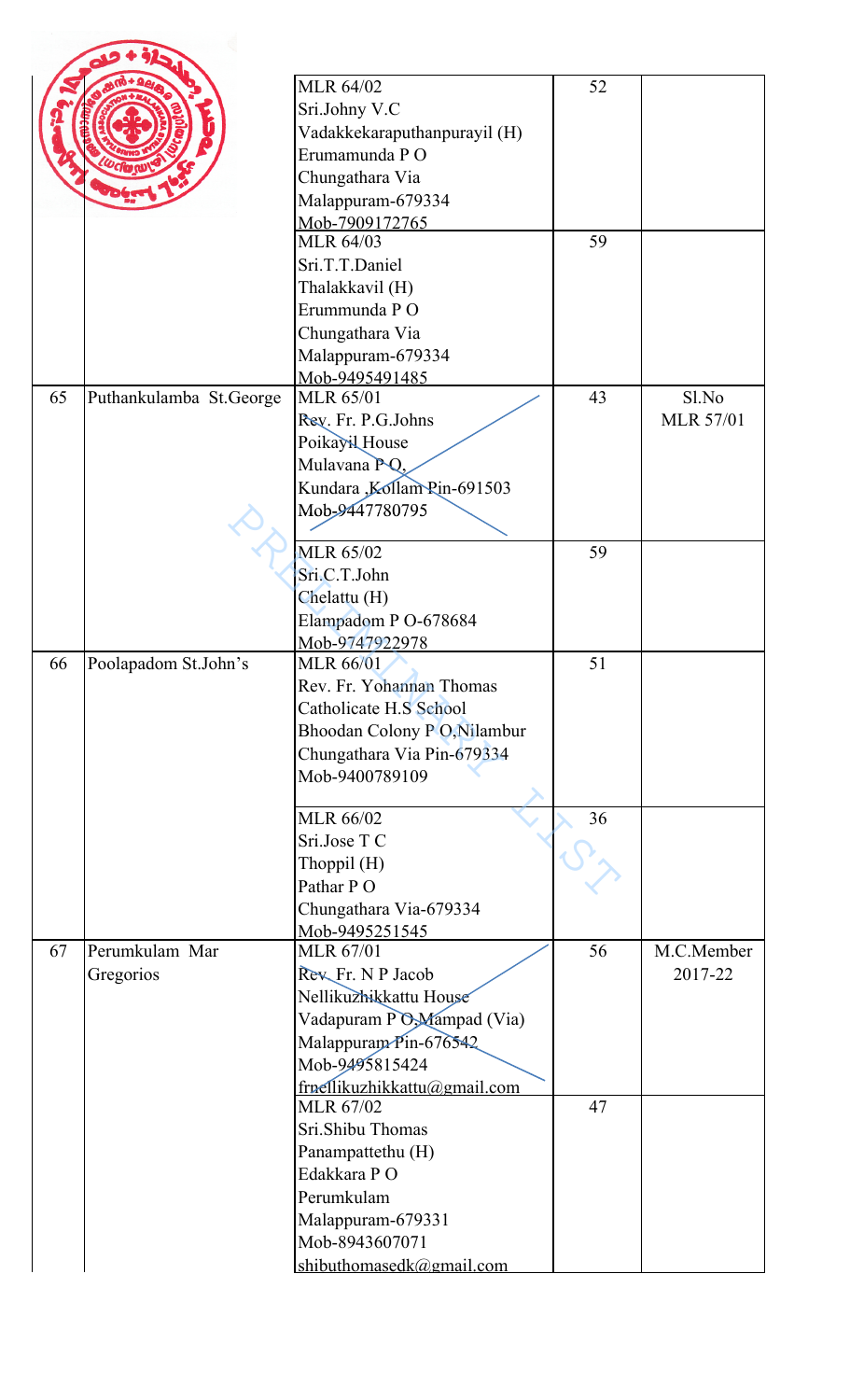|    |                          | MLR 67/03                          | 34 |  |
|----|--------------------------|------------------------------------|----|--|
|    |                          |                                    |    |  |
|    |                          | Sri.Shyju T.V<br>Thekkemattam (H)  |    |  |
|    |                          | Palemad PO                         |    |  |
|    |                          |                                    |    |  |
|    |                          | Malappuram-679331                  |    |  |
| 68 | Perinthalmanna St.George | Mob-9605138083<br><b>MLR 68/01</b> | 33 |  |
|    |                          | Rev. Fr. Geevaghese Mathew         |    |  |
|    |                          | Jobin Sadanam                      |    |  |
|    |                          | Thottathara, Ayur,                 |    |  |
|    |                          | Kollam Pin-691533                  |    |  |
|    |                          | Mob-9447995080                     |    |  |
|    |                          |                                    |    |  |
|    |                          | <b>MLR 68/02</b>                   | 50 |  |
|    |                          | Sri.Thomas Skariah                 |    |  |
|    |                          | Chruvannaplakkal                   |    |  |
|    |                          | Poopallam, Perinthalmanna          |    |  |
|    |                          | Malappuram-679322                  |    |  |
|    |                          | Mob-7034589999                     |    |  |
|    |                          | <b>MLR 68/03</b>                   | 65 |  |
|    |                          | Sri.Babu Philip                    |    |  |
|    |                          | Vadakkekotta (H)                   |    |  |
|    |                          | Keezhattur PO                      |    |  |
|    |                          | Malappuram-679325                  |    |  |
| 69 | Peruvannamoozhi          | Mob-9447927811                     | 64 |  |
|    | St.George                | MLR 69/01<br>Rev. Fr. Jacob Kurian |    |  |
|    |                          | Chayananickal House                |    |  |
|    |                          | Koorachundu PO                     |    |  |
|    |                          | Calicut Pin-673527                 |    |  |
|    |                          | Mob-9446100766                     |    |  |
|    |                          |                                    |    |  |
|    |                          | MLR 69/02                          |    |  |
|    |                          | Sri.Shaji Varghese                 |    |  |
|    |                          | Iruvamkunnel (H)                   |    |  |
|    |                          | Muthukad P O, Perambra             |    |  |
|    |                          | Kozhikode-673528                   |    |  |
|    |                          | Mob-9447453608                     |    |  |
| 70 | Pombara Mar Gregorios    | <b>MLR70/01</b>                    | 49 |  |
|    |                          | Rev. Fr. Thomas John Thadathil     |    |  |
|    |                          | Thadathil House                    |    |  |
|    |                          | Kalladikode PO                     |    |  |
|    |                          | Athirpully,                        |    |  |
|    |                          | Palakkad Pin-678597                |    |  |
|    |                          | Mob-9446161170                     |    |  |
|    |                          | <b>MLR 70/02</b>                   | 65 |  |
|    |                          | Sri.C.K.Mathew                     |    |  |
|    |                          | Changasseri (H)                    |    |  |
|    |                          | Hillew Nagar-4                     |    |  |
|    |                          | Perumbadavi PO                     |    |  |
|    |                          | Mannarkad,                         |    |  |
|    |                          | Palakkad-678762                    |    |  |
|    |                          | Mob-9847234805                     |    |  |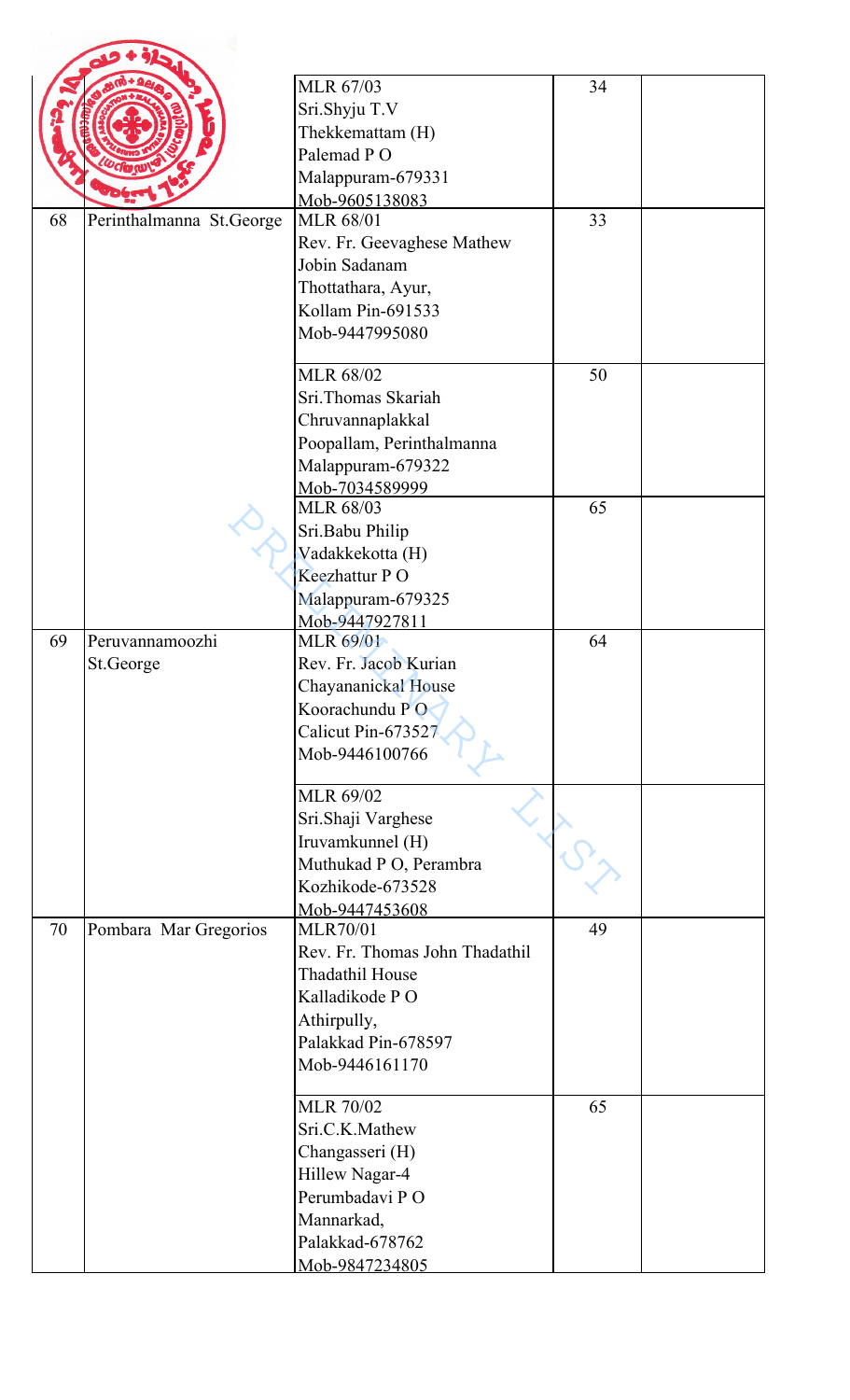|    | ShomooreSt Mary's        | <b>MLR 71/01</b><br>Rev. Fr. Mathew Maleparambil<br>St.Mary's Orthodox Church<br>Vikas Auditorium Road<br>Shornur Pin-679121<br>Mob-9947426184<br>9496533063<br>bejotmathews@gmail.com | 37 |                       |
|----|--------------------------|----------------------------------------------------------------------------------------------------------------------------------------------------------------------------------------|----|-----------------------|
|    |                          | <b>MLR 71/02</b><br>Sri.Thomas Mathew<br>Kavungal (H)<br>Kallipadam PO<br>Shornur-679121<br>Mob-9447077927                                                                             | 60 |                       |
|    |                          | thomasmathewca@gmail.com<br><b>MLR 71/03</b><br>Sri.Seeno Garly<br>Chemmannur (H)<br>Kallipadam PO<br>Shornur-679121<br>Mob-9447227876<br>seenosuthi@gmail.com                         | 47 |                       |
| 72 | Sholayur St.Mary's       | <b>MLR 72/01</b><br>Rev. Fr. Joseph John<br>St. Thomas Higher Secondary<br>School, K K Pudur<br>Coimatore Tamil Nadu-641038<br>Mob: 9562946151<br>frjosephshiby@gmail.com              | 46 | M.C.Member<br>2017-22 |
|    |                          | <b>MLR 72/02</b><br>Sri.T.K.Babu<br>Thottuvasam<br>Sholayoor PO<br>Agali, Mannarkkad<br>Palakkad-678581<br>Mob-                                                                        |    |                       |
| 73 | Thaliparambu St.Gregrios | <b>MLR 73/01</b><br>Rev.Fr.Nithin Kunjumon<br>Plavilathekkethil (H)<br>Nallila PO<br>Kollam - 691515<br>Mob-8281272196<br>nithinkunjumon23@gmail.com                                   | 29 |                       |
|    |                          | <b>MLR 73/02</b><br>Sri.Jeens P.K<br>Porathoor (H)<br>Mevichery, Kuttiyeril PO<br>Mob-9895872602<br>jconspk99@gmail.com                                                                | 42 |                       |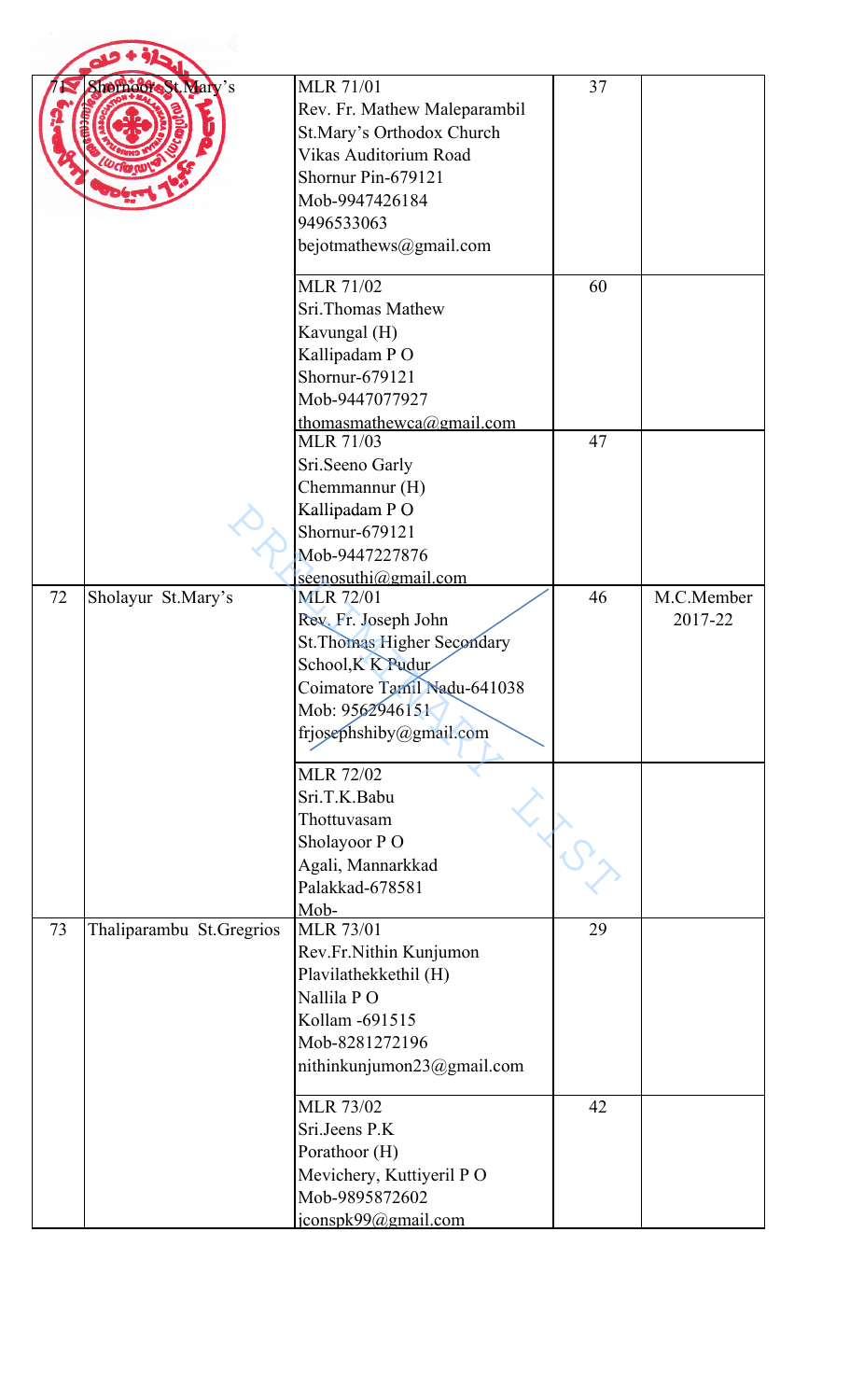|    | <b>halassety SEMary's</b> | <b>MLR 74/01</b><br>Rev. Fr. Jacob Varghese<br>Varappothukuzhiyil House<br>Kelakam PO,<br>Peravur Kannur Pin-670674                                                                                        | 58 |  |
|----|---------------------------|------------------------------------------------------------------------------------------------------------------------------------------------------------------------------------------------------------|----|--|
|    |                           | Mob-9847605778<br><b>MLR 74/02</b><br>Sri.Renny Mathew Vaidyan<br>A1, Sentosa Apartment<br>Behind, Thiruvangal<br>Girls High School<br>Thiruvangad PO<br>Thalassery-670103<br>Mob-9544151777<br>8113882221 | 38 |  |
| 75 | Thenjipalam St.Gregorios  | rennymathew2008@gmail.com<br><b>MLR 75/01</b><br>Rev. Fr.A. D. Geevarghese<br>St.Paul's Ashram & Blabhavan<br>Puthuppady PO<br>Calicut Pin-673586<br>Mob-9447645148                                        | 59 |  |
|    |                           | <b>MLR 75/02</b><br>Sri.Koshy Tharakan V<br>Valiyamannil (H)<br>Thenjippalam PO<br>Malappuram-673636<br>Mob-9895218715                                                                                     | 49 |  |
| 76 | Thiroor St.Gregorios      | <b>MLR 76/01</b><br>Rev. Fr. Geevarghese Thomas<br>Thundiyil House<br>Kallooppara P O, Thiruvalla<br>Pathanamthitta Pin-689583<br>Mob-9496670547                                                           | 43 |  |
|    |                           | <b>MLR 76/02</b><br>Sri.Jose John<br>Pushpamangalam<br>Kuttayil PO<br>Tirur<br>Malappuram-676562<br>Mob-9447536565<br>josejohn1963@yahoo.in                                                                | 58 |  |
| 77 | Vadakara St.Gregorios     | <b>MLR 77/01</b><br>Rev. Fr.T M Yohannan<br>St.Paul's Ashram, Puthuppady<br>Puthuppady PO<br>Calicut Pin-673586<br>Mob-9447886174                                                                          | 62 |  |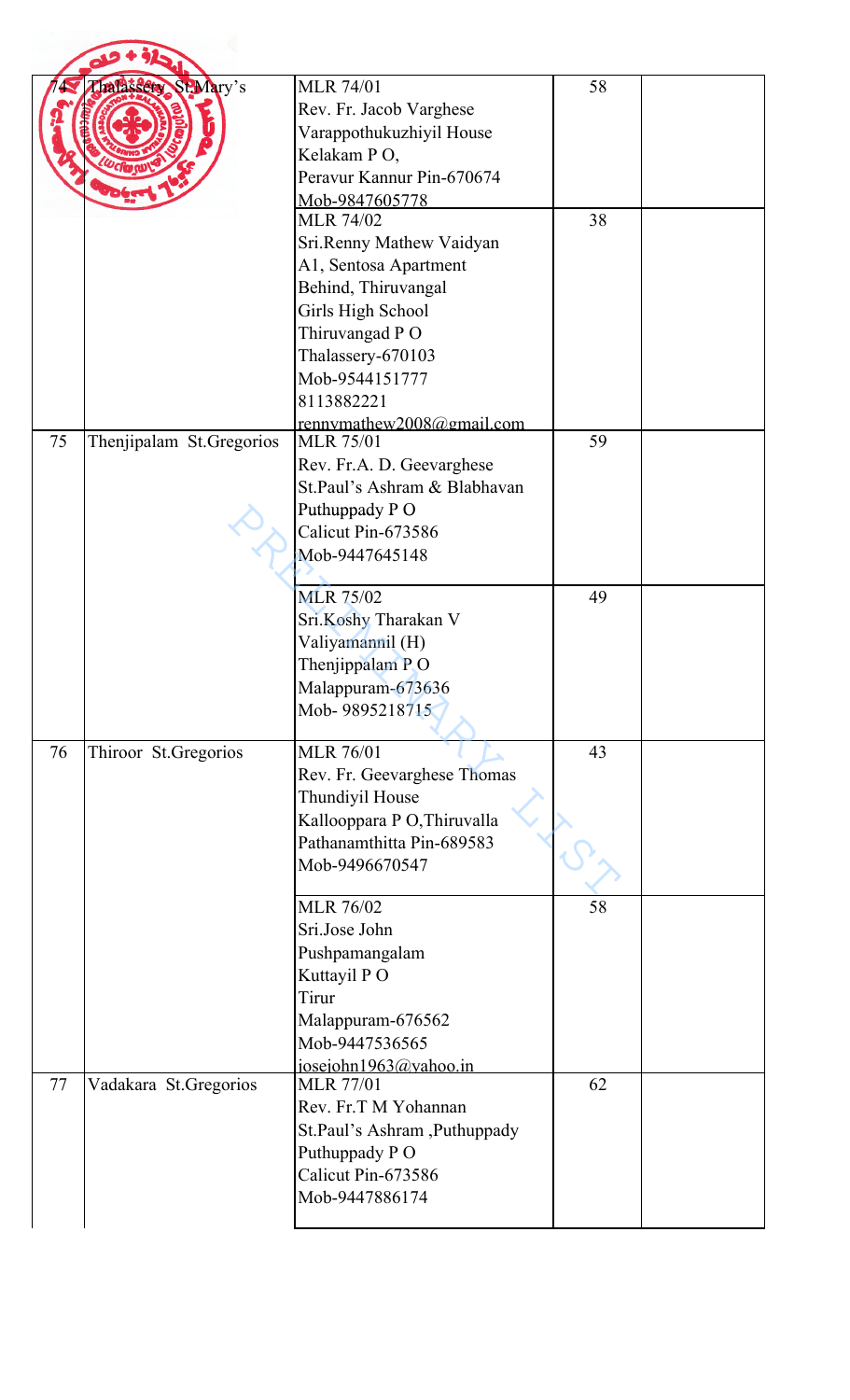|    |                     | <b>MLR 77/02</b>                          |    |  |
|----|---------------------|-------------------------------------------|----|--|
|    |                     | Sri.P.V.Thomas                            |    |  |
|    |                     | Pulikottil (H)                            |    |  |
|    |                     | P.O. NUT Street                           |    |  |
|    |                     | Vadakara-673105                           |    |  |
|    |                     | Mob-9846084000                            |    |  |
| 78 | Vadapuram St.George | <b>MLR78/01</b>                           | 36 |  |
|    | Valiya              | Rev.Fr.Thomas George                      |    |  |
|    |                     | Vadakkemundakathil (H)                    |    |  |
|    |                     | Kadapra, Mannar PO                        |    |  |
|    |                     | Niranam                                   |    |  |
|    |                     | Mob-9744689593                            |    |  |
|    |                     | thomasgeorge@gmail.com<br><b>MLR78/02</b> | 61 |  |
|    |                     | Sri.George Joseph                         |    |  |
|    |                     | (Vadapuram Raju)                          |    |  |
|    |                     | Chirayil (H)                              |    |  |
|    |                     | Vadapuram PO                              |    |  |
|    |                     | Mambad-676542                             |    |  |
|    |                     | Mob-9400157762                            |    |  |
|    |                     | vadapuramraju@gmail.com                   |    |  |
|    |                     | <b>MLR78/03</b>                           | 49 |  |
|    |                     | Sri.Reni Kurian                           |    |  |
|    |                     | Theppukallinkal (H)                       |    |  |
|    |                     | Vadapuram PO,                             |    |  |
|    |                     | Mambad-676542                             |    |  |
|    |                     | Mob-9495232532                            |    |  |
|    |                     | renikurian95@gmail.com                    |    |  |
|    |                     | <b>MLR78/04</b>                           | 47 |  |
|    |                     | Sri.Shibu K                               |    |  |
|    |                     | Kadavumannil (H)                          |    |  |
|    |                     | Vadapuram PO<br>Mambad-676542             |    |  |
|    |                     | Mob-9446634909                            |    |  |
| 79 | Velamcode St.Mary's | <b>MLR 79/01</b>                          | 58 |  |
|    |                     | Rev. Fr. Thomas Kurian                    |    |  |
|    |                     | Thazhayil House,                          |    |  |
|    |                     | Kattumunda Naduvath PO,                   |    |  |
|    |                     | Vandoor Via,                              |    |  |
|    |                     | Malappuram Pin-679328                     |    |  |
|    |                     | Mob-9446565277                            |    |  |
|    |                     | franil64thomas@gmail.com                  |    |  |
|    |                     |                                           |    |  |
|    |                     | <b>MLR 79/02</b>                          | 40 |  |
|    |                     | Sri.Binu Kuriakose                        |    |  |
|    |                     | Oothukuzhiyil                             |    |  |
|    |                     | Velamkodu PO                              |    |  |
|    |                     | Kadenchiri Via                            |    |  |
|    |                     | Calicut-673580                            |    |  |
|    |                     | Mob-9946954184                            |    |  |
|    |                     | binurashik@gmail.com                      |    |  |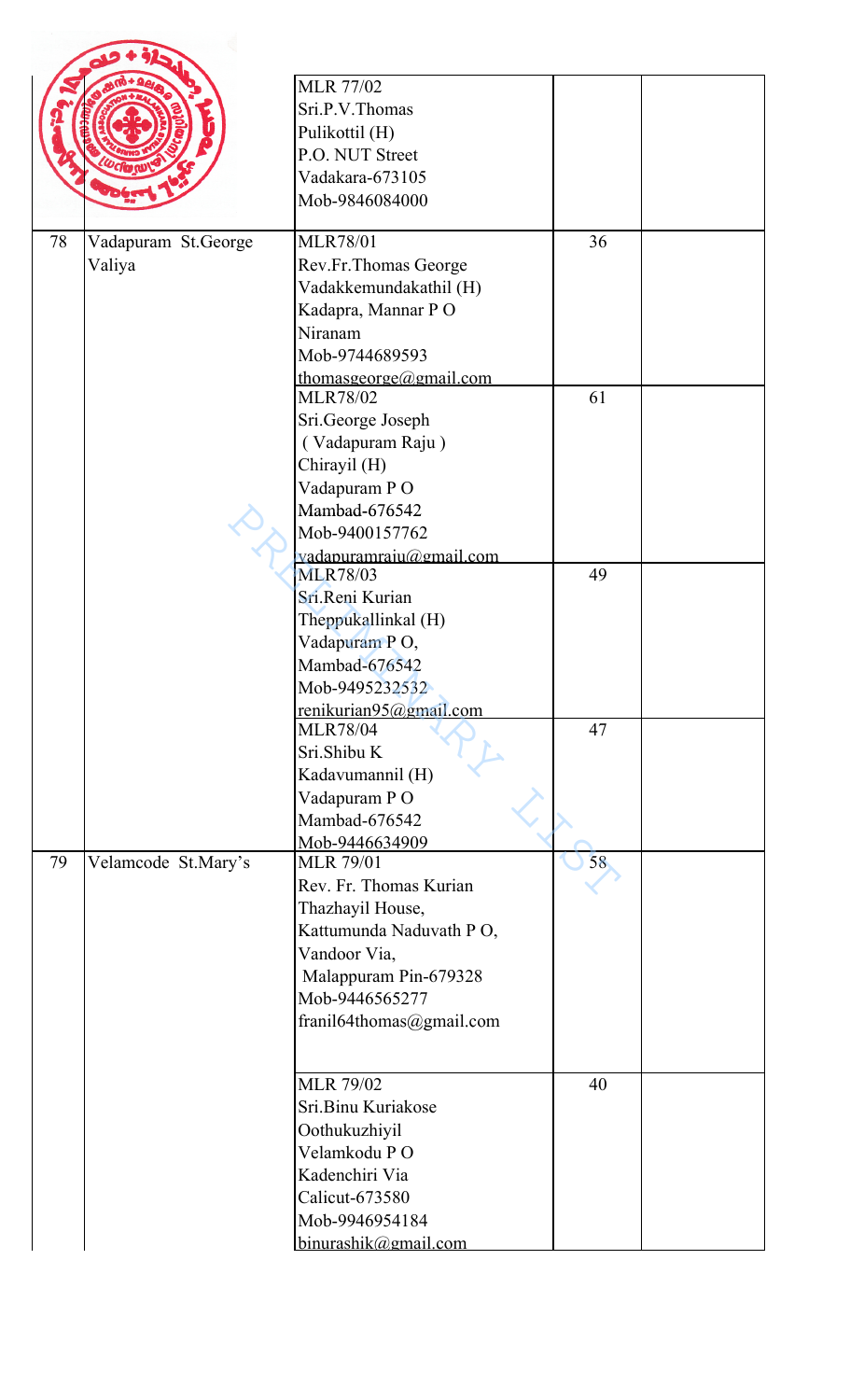| 80 | azhikada vu St. Thomas   | <b>MLR 80/01</b><br>Rev. Fr.C.T. Kuriakose<br>Chirackaparambil House<br>Pathar P O, Chungathra Via<br>Malappuram Pin-679334<br>Mob-9447351715<br>fretkchirackaparambil@gmail.com | 46 |  |
|----|--------------------------|----------------------------------------------------------------------------------------------------------------------------------------------------------------------------------|----|--|
|    |                          | <b>MLR 80/02</b><br>Sri.Santhosh M.V<br>Malayil Vadakkethil (H)<br>Manimooly PO<br>Kosadipalam<br>Malappuram-679333<br>Mob-9544858014                                            | 40 |  |
| 81 | Vengara Mar Gregarious   | santhumalavil@gmail.com<br><b>MLR 81/01</b><br>Rev. Fr. Mathew V V<br>Vazhakkottathil House<br>Nilambur PO<br>Malappuram Pin-679329<br>Mob-9495491188                            | 52 |  |
|    |                          | <b>MLR 81/02</b><br>Sri.Midhu T Sakhariya<br>Tholath (H)<br>J.C.Store, Vengara<br>Malappuram-676304<br>Mob-9446943825<br>midhuman@gmail.com                                      | 34 |  |
| 82 | Kakkavayal St. Gregorios | <b>MLR 82/01</b><br>Rev. Fr. Zachariah Markose<br>Puthusseril House,<br>Maikave PO<br>Thamarassery Via<br>Calicut - Pin-673573<br>Mob-9645926996                                 | 40 |  |
|    |                          | <b>MLR 82/02</b><br>Sri.Jijo John<br>Chelapuzha<br>Kakkad P O, Puthuppady<br>Calicut-673586<br>Mob-9656235573                                                                    | 59 |  |
|    |                          | <b>MLR 82/03</b><br>Sri.Thomas V C<br>Vayalapallil<br>Kakkad PO<br>Puthuppady, Calicut-673586<br>Mob-9656218405                                                                  | 59 |  |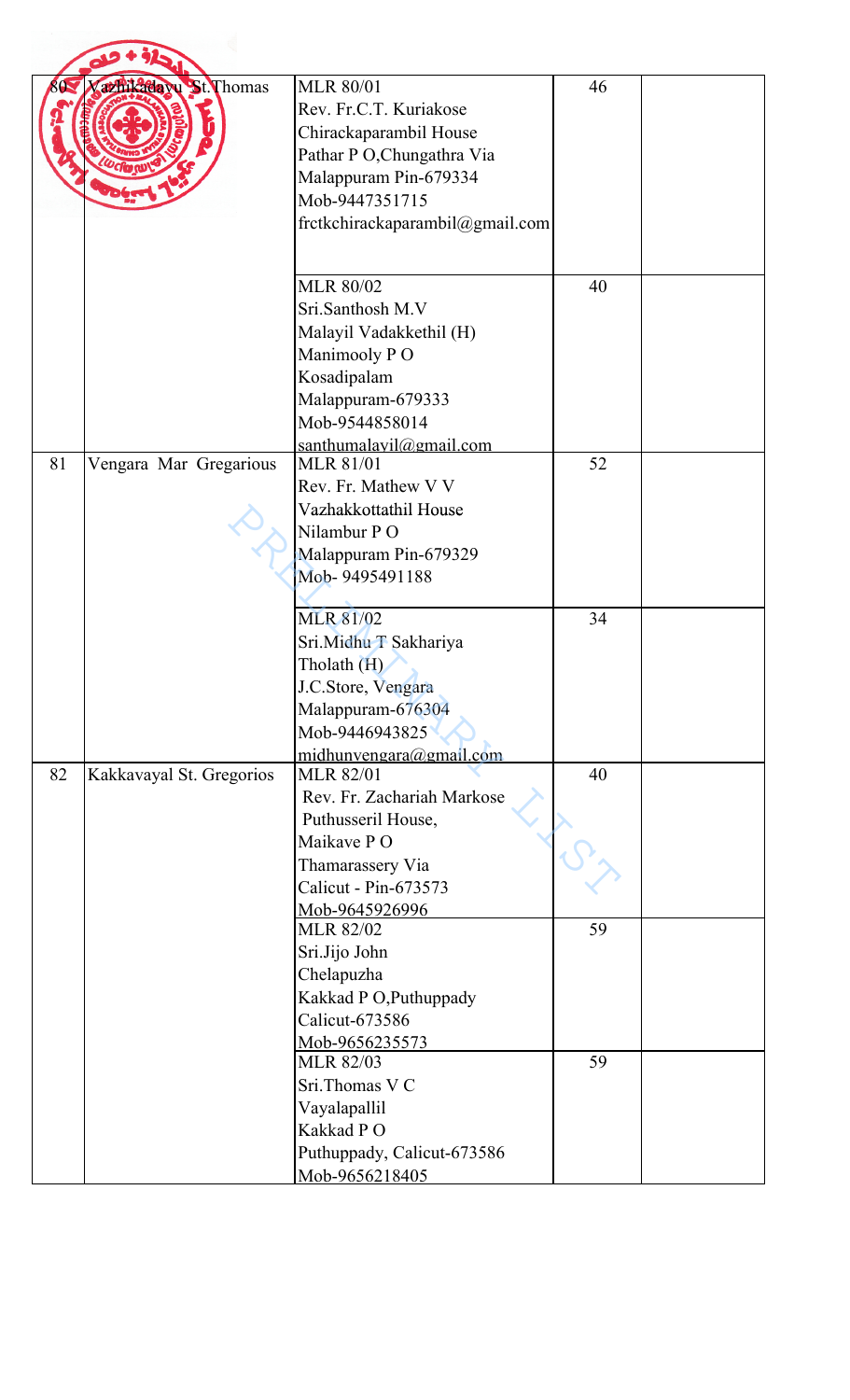| Chemmanampathy, St. | <b>MLR 83/01</b>          | 73 |  |
|---------------------|---------------------------|----|--|
|                     | Rev.Fr.Abraham P P        |    |  |
|                     | Anugraha                  |    |  |
|                     | Mannur P O                |    |  |
|                     | Palakkad-678642           |    |  |
|                     | Mob-9447270243            |    |  |
|                     |                           |    |  |
|                     | <b>MLR 83/02</b>          | 55 |  |
|                     | Sri.A Jony                |    |  |
|                     | Malayil (H)               |    |  |
|                     | Mathaparambu              |    |  |
|                     | Panyur PO                 |    |  |
|                     | Athicode, Palakkad-678552 |    |  |
|                     | Mob-9847491651            |    |  |
|                     | johnymalayil537@gmail.com |    |  |
|                     |                           |    |  |

## **ELECTED MANAGING COMMITTEE MEMBERS 2017-22**

| $\mathbf{1}$   | Rev. Fr. Jacob N.P.<br>Nellikuzhikkattu,<br>Vadapuram P.O., Mampad (Via.),<br>Malappuram 676 542.<br>Mob-9495815424<br>frnellikuzhikkattu@gmail.com |  |
|----------------|-----------------------------------------------------------------------------------------------------------------------------------------------------|--|
|                | Rev.Fr. Joseph John Kayyalathu                                                                                                                      |  |
| $\overline{2}$ | C/o Shibymol P. Abraham                                                                                                                             |  |
|                | St. Thomas H.S.S.                                                                                                                                   |  |
|                | K.K. Pudur P.O., Coimbatore 641                                                                                                                     |  |
|                | 038                                                                                                                                                 |  |
|                | Mob: 9562946151                                                                                                                                     |  |
|                | frjosephshiby@gmail.com                                                                                                                             |  |
|                |                                                                                                                                                     |  |
| $\overline{3}$ | Sri.Anil Pullavally                                                                                                                                 |  |
|                | Pullavallil, Manimooly PO                                                                                                                           |  |
|                | Malappuram-679333                                                                                                                                   |  |
|                | Mob-9496614264                                                                                                                                      |  |
|                | anilpullavally@yahoo.in                                                                                                                             |  |
|                |                                                                                                                                                     |  |
| $\overline{4}$ | Sri. Graceson Philip                                                                                                                                |  |
|                | Elavumkal, Meemutty P.O.,                                                                                                                           |  |
|                | Kodancherry,                                                                                                                                        |  |
|                | Kozhikode-673580                                                                                                                                    |  |
|                | Mob-9446468790                                                                                                                                      |  |
|                | irissarag@ymail.com                                                                                                                                 |  |
|                |                                                                                                                                                     |  |
|                |                                                                                                                                                     |  |